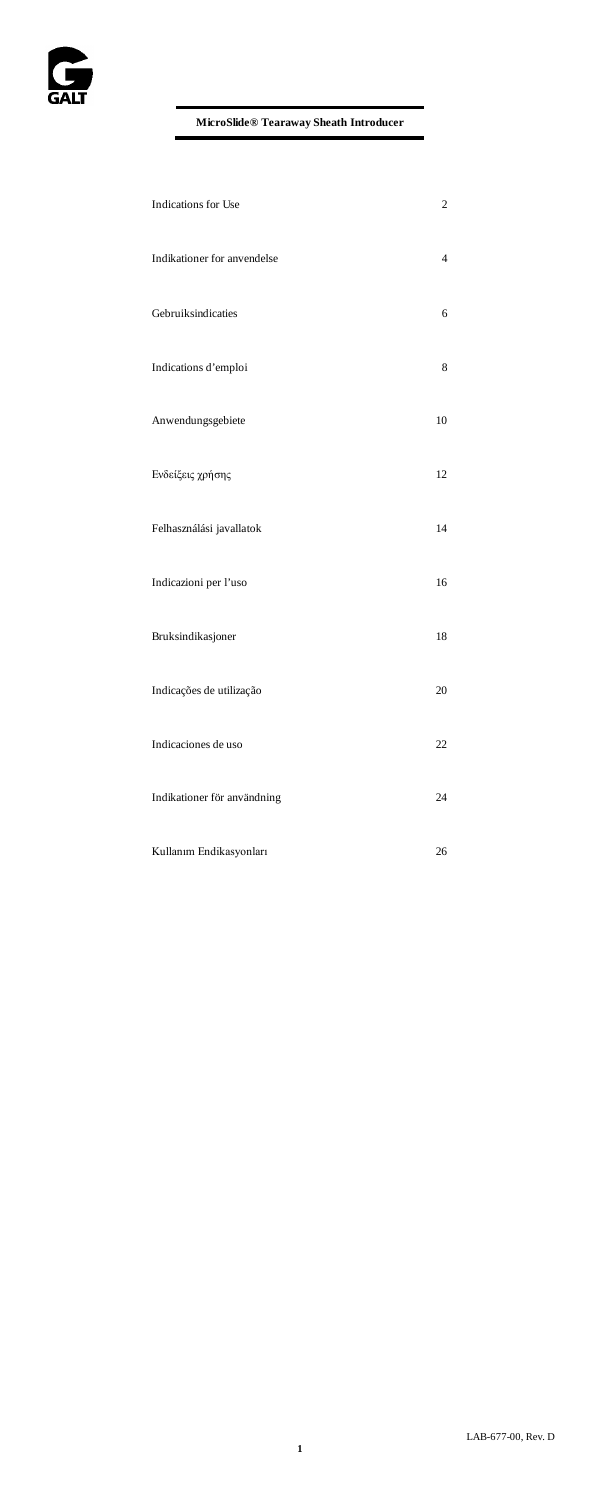

# **MicroSlide® Tearaway Sheath Introducer**

# **Indications for Use:**

These introducers are used for the percutaneous introduction of diagnostic or therapeutic devices, such as catheters into the peripheral vasculature of adult and pediatric patients of all ages.

### **Device Description:**

The MicroSlide® device consists of an outer tearaway sheath and a dilator. The tear-away sheath has a winged hub to initiate the tear. Kit configuration includes:

Guidewire: There are two configurations; Mandrel or Fully Coiled. Mandrel guidewire construction uses a tapered core wire which is soldered or welded to a coil at the distal end. Fully Coiled guidewire construction uses a tightly wound coil which surrounds a tapered core and a safety ribbon.

Needle: Introducer needles are composed of two components: a stainless steel cannula with an over molded hub. The introducer needle provides an access path into the vasculature.

### **Contraindications:**

Use of the introducer is contraindicated if the patient has a known or suspected obstruction in the vessel. There is increased risk of pneumothorax for the patient who has severe chronic lung disease. Poor healing may result in the patient who has had irradiation to the anterior chest.

# **Potential Complications:**

The potential complications related to the use of the introducer include, but are not limited to the following: Air embolism, device embolism, device dislodgement,pneumothorax, vein thrombosis hematoma formation, hemothorax, vessel erosion trauma to vessels, sepsis.

# **Precaution**

Store in a dry, dark, cool place. Do not use if package is open or damaged. Inspect all components prior to use.

### **USA CAUTION Federal (USA) law restricts this device to sale by or on the order of a physician.**

### **Cautions:**

- This procedure should only be performed by clinicians thoroughly trained in this procedure.
- Guidewires should be routinely inspected prior to use and discarded should any deformities be present in the guidewire.
- If resistance is met when advancing or withdrawing the guidewire or the introducer, determine the cause by fluoroscopy and correct before continuing with the procedure.
- Because of the delicate and fragile nature of guidewires, extra care in handling must be taken. • Do not use forceps to break the handle and/or to peel the sheath as this may damage the sheath and cause premature withdrawal of the sheath from the patient.
- Do not attempt to use a guidewire over the maximum diameter specified on the package label.
- Individual patient anatomy and clinician technique may require procedural variations.
- Insertion into artery may cause excessive bleeding and/or other complications.
- Symmetrical peeling of the sheath is critical.

# **Warnings:**

- Do not alter this device in any way.
- Do not use alcohol, acetone or solutions containing these agents. These solutions may affect the properties of the plastic components resulting in degradation of the device.
- Do not reuse this device. Reuse will result in increased biocontamination risk for the patient resulting in infection or pyrogenic response.
- Do not attempt to straighten a wire that has been kinked or bent.
- Do not advance a guidewire that is kinked or becomes kinked or bent.
- Do not rotate the guidewire if significant resistance is felt. • Do not withdraw guidewire through metal needles; guidewire may shear or unravel.
- Do not resterilize.

# **Pediatric Precautions:**

When Used in the pediatric population, adhere to the following precautions:

Additional Contraindications to consider:

- Presence of Bacteremia or septicemia (or is suspected), Vessel size is insufficient to accommodate the size of the introducer, Anatomical irregularities could interfere with introducer placement, Patient is known or suspected to be allergic to materials contained in the device, Disruption of local tissue at access site, (revision of current) Patients who have had or anticipated having radiation to site. Additional Complications to consider:
- Bleeding, Nerve injury, Hematoma, Vessel laceration/perforation, Thromboembolism. Additional Cautions to consider:
- 
- Do not advance the guidewire past the axillary region.

# **USE STERILE TECHNIQUE,** A suggested procedure:

- Peel open package and place contents on sterile field.
- 2. Prep skin and drape in area of anticipated veni-puncture as desired.<br>3. Distend the vessel of choice following standard hospital practice fo
- 3. Distend the vessel of choice following standard hospital practice for venipuncture. The vein will be much
- easier to locate if the patient is well hydrated.<br>4. Insert needle into vessel. The needle position should be verified by observing venous blood return.<br>5. The angle of the needle should be adjusted depending on the patien
- deeper in a heavyset person. 6. Aspirate the puncture needle using the syringe.
- <sup>7. Remove the syringe and insert soft tip of the guidewire through the introducer needle into the vess</sup> Advance guidewire to required depth. Leave an appropriate amount of guidewire exposed. At no time should the guidewire be advanced or withdrawn when resistance is met. Determine the cause of resistance before proceeding. Fluoroscopic verification of the guidewire tip is suggested.
- 8. Hold guidewire in place and remove introducer needle. Do not withdraw the guidewire back into the cannula as this may result in separation of the guidewire. The cannula should be removed first.
- 9. Thread the dilator/sheath assembly over the guidewire.
- 10. Advance the dilator and sheath together with a twisting motion over the guidewire and into the vessel. Fluoroscopic observation may be advisable. Attaching a clamp or hemostat to the proximal end of the guidewire will prevent inadvertently advancing the guidewire entirely into the patient. 11. Remove the vessel dilator and guidewire, leaving the sheath as a conduit into the vessel. Immediately
- place a finger over the remaining sheath orifice to prevent excessive bleeding or possible air aspiration. 12. Advance the catheter or device through the sheath and into the vessel.
- Note: If desired, lubricate the device with a light coating of appropriate sterile lubricant to facilitate<br>passage through the introducer sheath. Apply moderate pressure until the device tip pushes through the<br>distal end o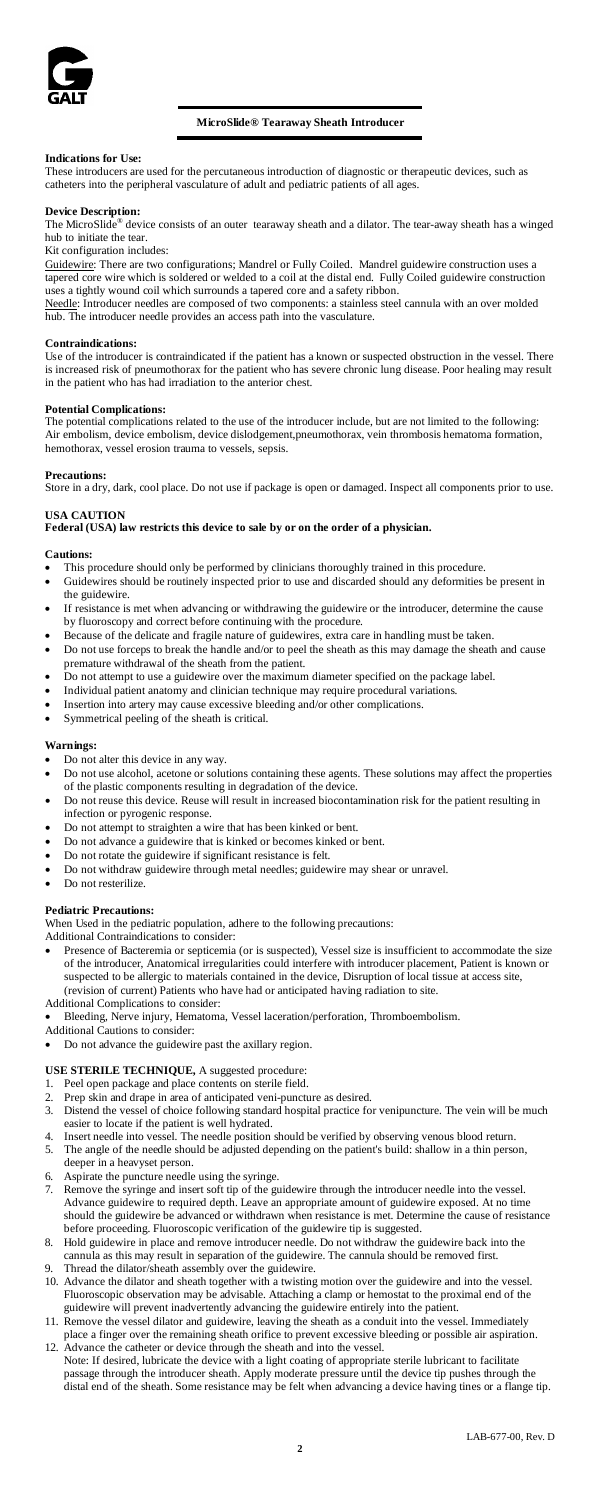

13. When the device, catheter or other device is properly located, peel the sheath away from the device by using the ends of the sheath as handles and pulling them so that the sheath separates longitudinally and breaks at the distal end.

Caution: Do not attempt to withdraw a tined or flanged device through the introducer sheath. If the<br>device must be withdrawn, remove the sheath first and then gently pull the lead out of the vessel.

Repeat the insertion procedure with a new introducer.<br>Caution: When the guidewire is in a vessel, do not advance the movable core if the tip is in a curved<br>shape. Never twist or force the core because excessive force may c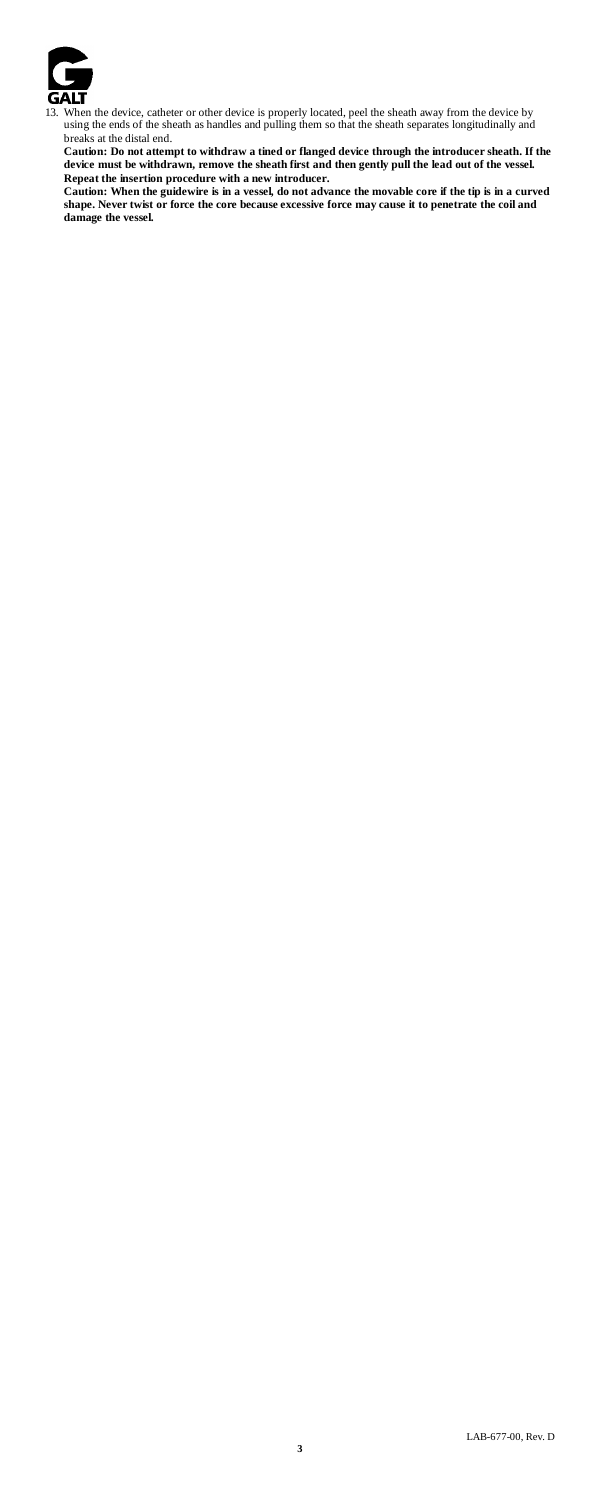

# **MicroSlide® Tearaway-sheathintroducer**

**Indikationer for anvendelse:** Disse introducere anvendes til perkutan indføring af diagnose- eller behandlingsanordninger som f.eks. katetre i den perifere vaskulatur hos voksne og pædiatriske patienter i alle aldre.

### **Beskrivelse af anordningen:**

MicroSlide®-anordningen består af en udvendig tearaway-sheath og en dilatator. Tearaway-sheathen har en bevinget muffe til at starte spalten.

Sætkonfiguration omfatter:

Ledetråd: Der er to konfigurationer: dorn eller spiralrullet. Dornledetråde er konstrueret med en koni kernetråd, der er fastloddet eller fastsvejset på en spiral i den distale ende. Spiralrullede ledetråde er konstrueret ved brug af en tæt oprullet spiral, der omringer en konisk kerne og et sikkerhedsbånd. Nål: Introducernåle består af to komponenter: en kanyle af rustfrit stål med en overformet muffe. Introducernålen giver en adgangsbane ind i vaskulaturen.

# **Kontraindikationer:**

Brug af introduceren er kontraindiceret, hvis patienten har en kendt eller formodet obstruktion i karret. Der er øget risiko for pneumotorax for patienter med en alvorlig kronisk lungesygdom. Der kan opstå dårlig heling hos patienter, som har modtaget bestråling af den forreste del af brystet.

### **Mulige komplikationer:**

Mulige komplikationer forbundet med anvendelse af introduceren omfatter, men er ikke begrænset til følgende: luftemboli, anordningsemboli, løsrivelse af anordningen, pneumothorax, venetrombose, hematomdannelse, hemothorax, karerosion, kartraume, sepsis.

# **Sikkerhedsforanstaltninger:**

Opbevares tørt, mørkt og køligt. Må ikke anvendes, hvis emballagen er åbnet eller beskadiget. Kontrollér alle komponenter inden brugen.

# **BEMÆRKNING VEDR. USA**

**Ifølge amerikansk lovgivning (USA) må denne anordning kun sælges af eller på ordination af en læge.**

# **Forholdsregler:**

• Denne procedure må kun udføres af klinikere med grundig øvelse i denne procedure.

- Ledetråde skal rutinemæssigt kontrolleres inden brug og kasseres, såfremt der er deformeringer på dem. • Hvis der mødes modstand ved fremføringen eller tilbagetrækningen af ledetråden eller introduceren, skal
- årsagen fastslås gennem fluoroskopi og afhjælpes, før proceduren fortsættes.
- Da ledetråde er skrøbelige og spinkle, skal der udvises ekstra omhu ved håndteringen af dem. Brug ikke en pincet til at brække håndtaget af og/eller spalte sheathen, da dette kan beskadige sheathen og<br>forårsage, at sheathen glider ud af patienten før ønsket sage, at sheathen glider ud af patienten før ønsket.
- Forsøg ikke at anvende en ledetråd større end den maks. diameter, der er angivet på emballageetiketten.
- De enkelte patienters anatomi og klinikerens teknik kan kræve proceduremæssige variationer.
- Indføring i en arterie kan forårsage kraftig blødning og/eller andre komplikationer.
- Symmetrisk udtrækning af sheathens halvdele er meget vigtig.

### **Advarsler:**

- Denne anordning må ikke ændres på nogen måde.
- Brug ikke alkohol, acetone eller opløsninger, som indeholder disse stoffer. Sådanne opløsninger kan påvirke plastkomponenternes egenskaber og medføre nedbrydning af anordningen.
- Anordningen må ikke genanvendes. Genanvendelse medfører øget risiko for biologisk kontaminering af patienten med infektion eller pyrogen reaktion til følge.
- Forsøg ikke at rette en bøjet tråd eller en tråd med knæk ud.
- Undlad at fremføre en ledetråd, som har knæk eller får knæk eller bliver bøjet.
- Drej ikke ledetråden, hvis der mærkes tydelig modstand.
- Træk ikke ledetråden tilbage gennem metalnåle. Ledetråden kan blive klippet over eller trævle op.
- Må ikke resteriliseres.

# **Forholdsregler for pædiatriske patienter:**

Ved anvendelse til pædiatriske patienter skal følgende forholdsregler overholdes:

- 
- Yderligere kontraindikationer, der skal tages i betragtning: Tilstedeværelse af (eller formodning om) bakteriæmi eller sepsis, utilstrækkelig karstørrelse i forhold til introducerens størrelse, anatomiske uregelmæssigheder, som kan indvirke på introduceranlæggelsen, patienten har kendt eller formodet allergi over for materialer i anordningen, skade på lokalt væv ved adgangsstedet, patienter, som har fået eller er planlagt til at få bestråling af stedet.
- Yderligere komplikationer, der skal tages i betragtning: • Blødning, nervelæsion, hæmatom, flængning/perforering af kar, tromboemboli.
- Yderligere forsigtighedsforanstaltninger, der skal tages i betragtning:
- Før ikke ledetråden forbi axillaris-området.

# **BRUG STERIL TEKNIK.** Foreslået fremgangsmåde:<br>1. Åbn emballagen, og apbring indholdet på det sterile

- Åbn emballagen, og anbring indholdet på det sterile område.
- 
- 2. Klargør huden og afdækningsområdet for den tilsigtede venepunktur efter ønske. 3. Distendér det valgte kar i henhold til hospitalets standardpraksis for venepunktur. Venen vil være meget lettere at lokalisere, hvis patienten er velhydreret.
- 4. Indfør en nål i karret. Nålpositionen skal kontrolleres ved at holde øje med veneblodstilbageløbet.
- 5. Nålens vinkel skal indstilles afhængigt af patientens kropsbygning: overfladisk ved en tynd person og dybere ved en kraftig person. 6. Sug punkturnålen vha. sprøjten.
- 
- 7. Fjern sprøjten og indfør den bløde spids på ledetråden gennem introducernålen og ind i karret. Før ledetråden til den ønskede dybde. Lad en passende mængde ledetråd være blotlagt. Ledetråden må på intet tidspunkt føres frem eller trækkes tilbage, når der mødes modstand. Fastslå årsagen til modstanden, før der fortsættes. En fluoroskopisk kontrol af ledetrådsspidsens position tilrådes.
- 8. Hold ledetråden på plads, og fjern introducernålen. Træk ikke ledetråden tilbage og ind i kanylen, da dette kan føre til, at ledetråden skilles ad. Kanylen skal fjernes først.
- 9. Træk dilatator/sheath-delen over ledetråden.
- 10. Før dilatatoren og sheathen sammen over ledetråden med en drejende bevægelse og ind i karret. Fluoroskopisk observation tilrådes. Ved at sætte en klemme eller arterieklemme på den proksimale ende af
- ledetråden forhindres det, at ledetråden utilsigtet føres helt ind i patienten. 11. Fjern kardilatatoren og ledetråden, og lad sheathen blive siddende som et rør ind i venen. Sæt straks en finger over den resterende sheath-åbning for at forhindre kraftig blødning eller mulig luftindsugning.
- 12. Før kateteret eller anordningen gennem sheathen og ind i karret. Bemærk: Smør om ønsket anordningen med et let lag af passende sterilt smøremiddel for at lette passagen gennem introducersheathen. Brug et moderat tryk, indtil anordningsspidsen skubbes gennem den distale ende af sheathen. Der kan eventuelt mærkes en vis modstand ved fremføringen af en anordning, der har tænder eller en flangespids.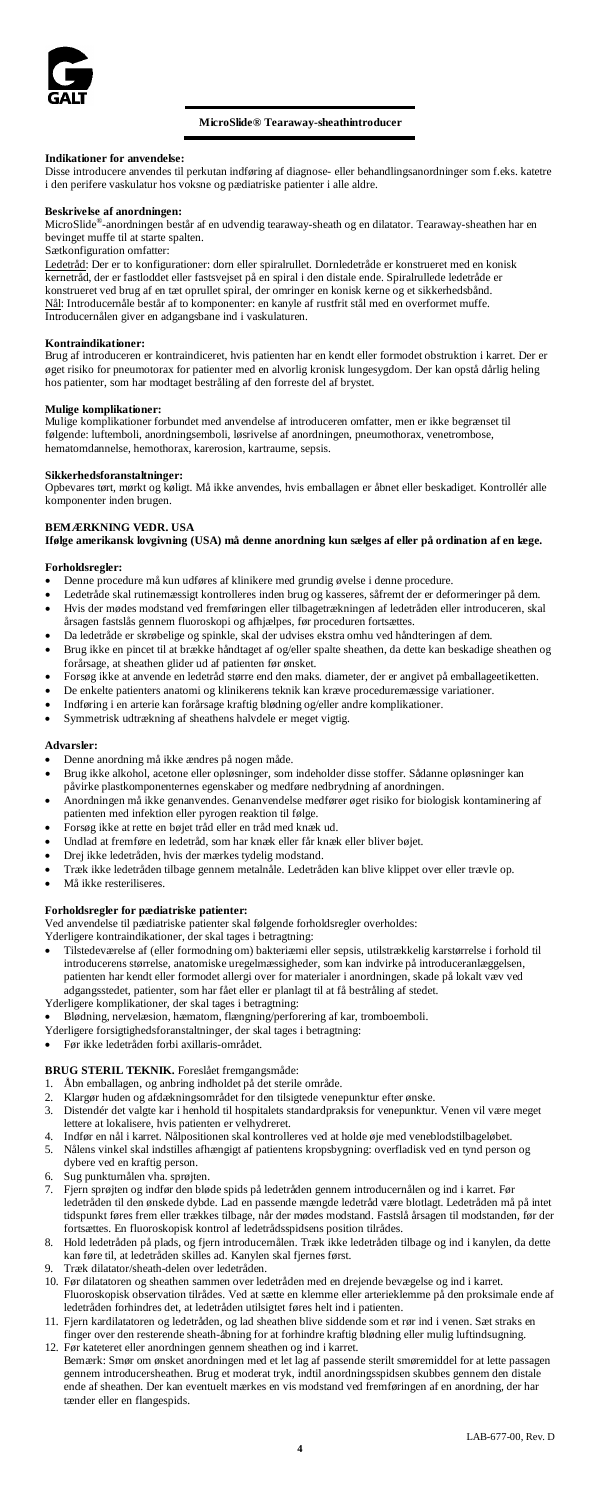

13. Når anordningen, katetret eller en anden anordning er placeret korrekt, skal sheathen skrælles af anordningen ved at benytte sheathens ender som håndtag og trække i dem, så sheathen spalter på langs og

brækker af ved den distale ende. Forsigtig: Forsøg ikke at trække en anordning med tænder eller flange tilbage gennem<br>introducersheathen. Hvis anordningen skal trækkes tilbage, skal sheathen først fjernes og<br>anordningen derefter trækkes forsigtigt ud af k

**introducer.** 

Forsigtig: Når ledetråden er inde i et kar må den bevægelige kerne ikke føres frem, hvis spidsen er i<br>en buet tilstand. Vrid eller pres aldrig kernen, da et stort pres kan få den til at gå igennem spiralen<br>og beskadige kar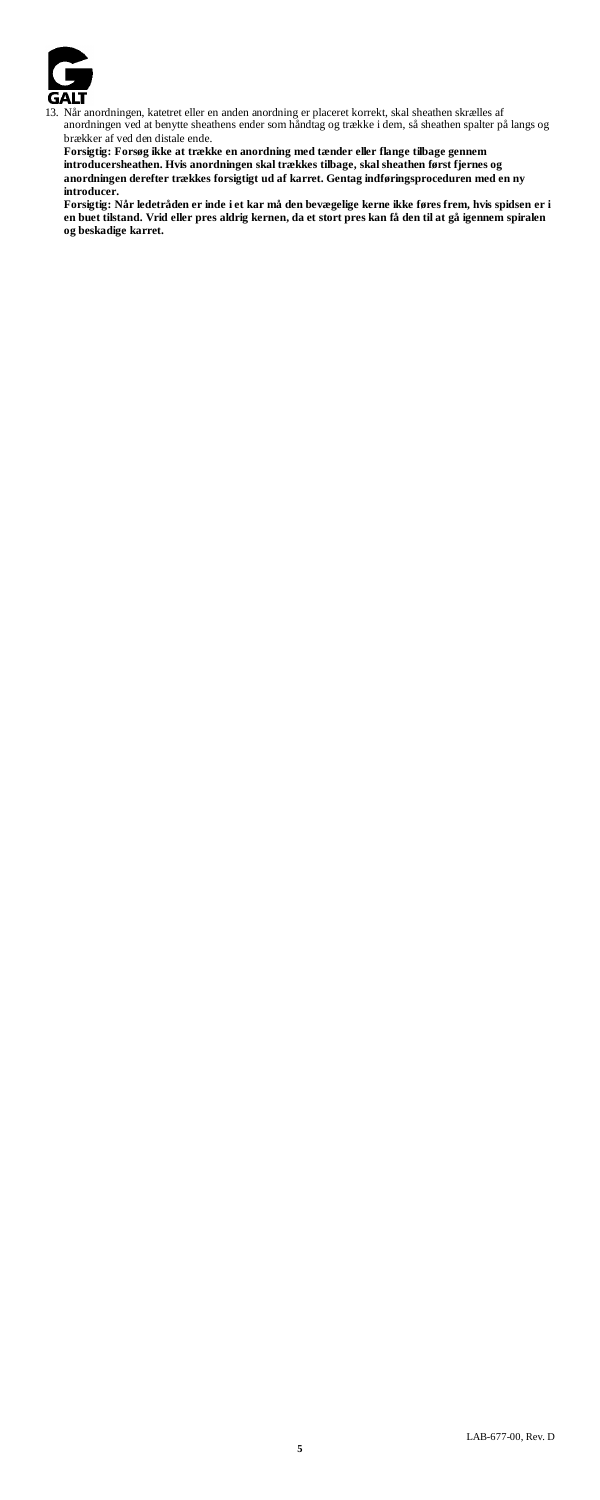

# **MicroSlide® Tearaway introducer met afpelbare huls**

# **Gebruiksindicaties:**

Deze introducers worden gebruikt voor de percutane inbrenging van diagnostische of therapeutische hulpmiddelen, zoals katheters in het perifere vaatstelsel van volwassenen en kinderen van alle leeftijden.

**Beschrijving hulpmiddel:**<br>Het MicroSlide®-hulpmiddel bestaat uit een buitenste afpelbare huls en een dilatator. De afpelbare huls beschikt over een gevleugelde hub waarvandaan de huls kan worden afgepeld. De setconfiguratie bevat:

Voerdraad: Er zijn twee configuraties beschikbaar: met mandrijn of volledige spiraal. De voerdraad m mandrijn bestaat uit een draad met taps toelopende kern die op het distale uiteinde van een spiraal wordt gesoldeerd of gelast. De voerdraad met volledige spiraal bestaat uit een spiraal die strak om een taps

toelopende kern en een veiligheidslint is opgerold.<br><u>Naald</u>: De introducernaalden bestaan uit twee componenten: een roestvrijstalen canule met een gegoten hub. Met de introducernaald hebt u toegang tot het vaatstelsel.

### **Contra-indicaties:**

Het gebruik van de introducer is gecontra-indiceerd als de patiënt een bekende of vermoede obstructie in het<br>bloedvat heeft. Er bestaat een verhoogd risico op pneumothorax bij patiënten met een emstige chronische<br>longziekt

**Mogelijke complicaties:** De mogelijke complicaties met betrekking tot het gebruik van de introducer omvatten, maar zijn niet beperkt tot het volgende: luchtembolie, embolie in het hulpmiddel, losraken van het hulpmiddel, pneumothorax, trombose in de aderen, vorming van hematomen, hemothorax, erosie van het bloedvat, vaattrauma, sepsis.

**Voorzorgsmaatregelen:**<br>Op een droge, donkere, koele plaats bewaren. Niet gebruiken als de verpakking is geopend of beschadigd. Vóór gebruik alle onderdelen inspecteren.

# **WAARSCHUWING VS**

**De federale wetgeving van de Verenigde Staten staat de verkoop van dit product alleen toe door of op voorschrift van een arts.**

# **Let op:**

- Deze procedure mag alleen worden uitgevoerd door artsen die een adequate training hebben gehad voor het uitvoeren van deze procedure.
- Voerdraden moeten vóór gebruik op routinematige wijze worden geïnspecteerd. Indien een voerdraad misvormd is, moet u deze weggooien.
- Als u weerstand voelt bij het opvoeren of terugtrekken van de voerdraad of de introducer, gebruikt u fluoroscopie om de oorzaak vast te stellen en corrigeert u het probleem voordat u doorgaat met de procedure.
- Wees uiterst voorzichtig bij de hantering van voerdraden, omdat het delicate en fragiele producten zijn. • Gebruik geen tang om de handgreep af te breken en/of de huls af te pellen, omdat de huls hierdoor
- mogelijk beschadigd raakt en de huls vroegtijdig uit de patiënt wordt teruggetrokken. • Gebruik geen voerdraad met een grotere maximale diameter dan de maat die op het verpakkingslabel staat
- aangegeven. Door de anatomie van elke patiënt en de techniek van de arts kan het noodzakelijk zijn van de procedure af te wijken.
- Inbrenging in de slagader kan een overmatige bloeding en/of andere complicaties veroorzaken. • Het is essentieel om de huls symmetrisch af te pellen.

### **Waarschuwingen:**

- U mag dit hulpmiddel op geen enkele wijze veranderen.
- Gebruik geen alcohol, aceton of oplossingen die deze middelen bevatten. Deze oplossingen tasten mogelijk de eigenschappen van de kunststof onderdelen aan, waardoor het hulpmiddel negatief wordt beïnvloed.
- U mag dit hulpmiddel niet hergebruiken. Hergebruik leidt tot een verhoogd risico op biologische verontreiniging bij de patiënt, wat mogelijk een infectie of pyrogene reactie tot gevolg heef
- U mag een geknikte of gebogen voerdraad niet opnieuw rechtmaken. • U mag een geknikte voerdraad niet opvoeren. Voer ook geen voerdraad op die tijdens de procedure geknikt of gebogen is geraakt.
- U mag de voerdraad niet draaien als u een aanzienlijke weerstand voelt.
- U mag de voerdraad niet door een metalen naald terugtrekken. De voerdraad kan ingesneden raken of kan rafelen.
- U mag dit product niet opnieuw steriliseren.

# **Voorzorgsmaatregelen bij kinderen:**

Neem de volgende voorzorgsmaatregelen in acht wanneer u het product gebruikt bij kinderen:

- Aanvullende contra-indicaties ter overweging:
- Aanwezigheid (of vermoeden) van bacteriëmie of septikemie, afmeting van het bloedvat is ontoereikend voor de afmeting van de introducer, anatomische afwijkingen die de plaatsing van de introducer kunnen bemoeilijken, patiënt heeft een bekende of vermoede allergie voor materialen in het hulpmiddel, disruptie van plaatselijk weefsel op toegangslocatie, patiënt heeft bestraling op locatie ondergaan of zal bestraling op locatie ondergaan.
- Aanvullende complicaties ter overweging: • Bloeding, zenuwletsel, hematoom, vaatlaceratie/-perforatie, trombo-embolie.
- 
- Aanvullende waarschuwingen ter overweging: Voer de voerdraad niet verder op dan het axillaire gebied.

# **GEBRUIK EEN STERIELE TECHNIEK**, voorstel voor een procedure:

- 1. Trek de verpakking open en plaats de inhoud op het steriele veld.
- 
- 2. Bereid de huid voor en dek het gebied van de voorgenomen venapunctie naar wens af. 3. Dilateer het gewenste bloedvat volgens de standaard ziekenhuismethode voor venapuncties. De ader is veel gemakkelijker te vinden als de patiënt goed gehydrateerd is.
- 4. Breng de naald in het bloedvat in. Controleer de positie van de naald aan de hand van de veneuze terugstroom van bloed.
- 5. Pas de hoek van de naald aan het lichaam van de patiënt aan: oppervlakkig bij een magere patiënt, dieper bij een gezette patiënt.
- 
- 6. Aspireer de punctienaald met de injectiespuit. 7. Verwijder de injectiespuit en breng de zachte tip van de voerdraad via de introducernaald in het bloedvat in. Voer de voerdraad op tot de vereiste diepte. Laat een passende lengte van de voerdraad uitsteken. U mag de voerdraad nooit opvoeren of terugtrekken wanneer u weerstand voelt. Stel de oorzaak van de weerstand vast voordat u doorgaat. We raden aan de tippositie van de voerdraad onder fluoroscopie te controleren.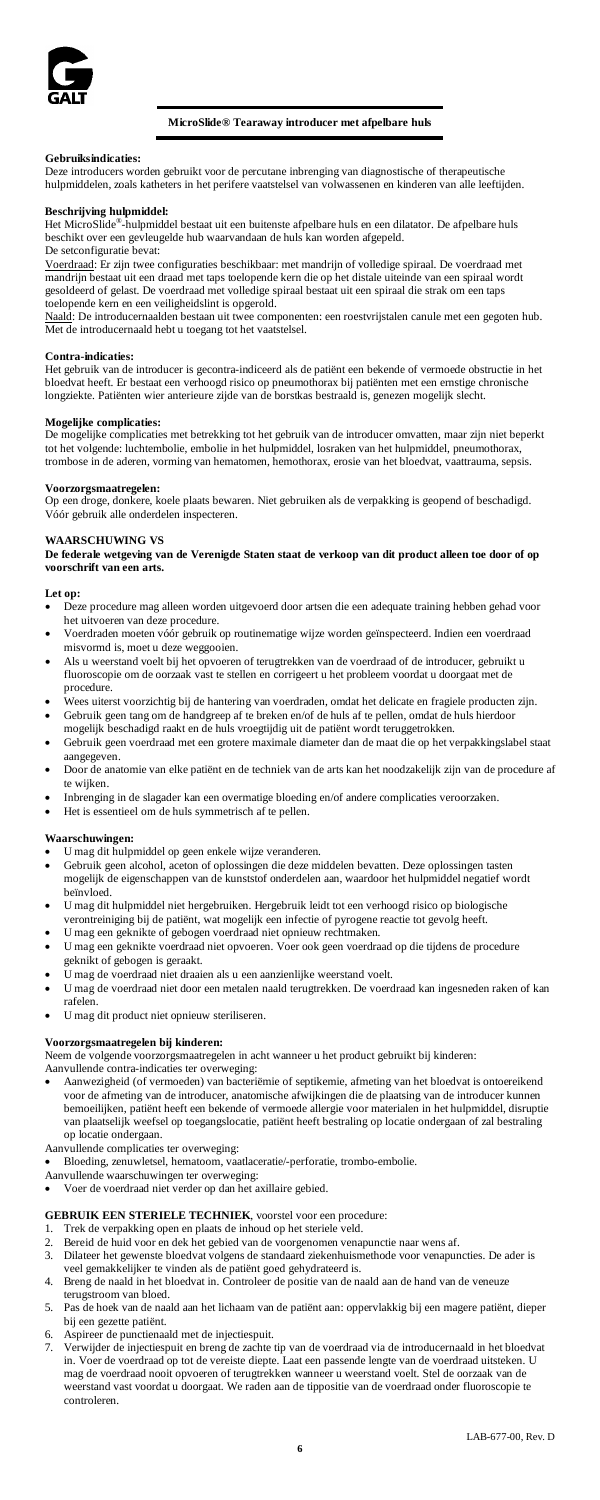

- 8. Houd de voerdraad op zijn plaats en verwijder de introducernaald. Trek de voerdraad niet terug in de canule, omdat de voerdraad hierdoor kan splijten. Verwijder eerst de canule.
- 9. Breng de samengestelde dilatator/huls over de voerdraad aan.
- 10. Voer de dilatator en de huls gezamenlijk met een draaiende beweging op over de voerdraad en in het<br>bloedvat. We raden aan deze procedure onder fluoroscopie te observeren. Breng een klenn of vaatklem aan<br>het proximale u
- patiënt wordt opgevoerd. 11. Verwijder de vaatdilatator en voerdraad, en laat de huls als een conduit in het bloedvat zitten. Plaats onmiddellijk een vinger over de opening van de achterblijvende huls om overmatige bloedingen of mogelijke aspiratie van lucht te voorkomen.
- 12. Voer de katheter of het hulpmiddel via de huls op in het bloedvat. Opmerking: Smeer het hulpmiddel desgewenst met een lichte coating van een geschikt steriel glijmiddel in om de opvoering door de introducerhuls te vergemakkelijken. Oefen een matige druk uit totdat de tip van het hulpmiddel uit het distale uiteinde van de huls steekt. U kunt enige weerstand voelen wanneer u een hulpmiddel met ankertjes of een flenstip opvoert.
- 13. Wanneer het hulpmiddel, de katheter of een ander hulpmiddel op de juiste wijze is geplaatst, trekt u de huls weg van het instrument. Hiervoor gebruikt u de uiteinden van de huls als handgrepen en trekt u eraan zodat de huls in de lengterichting loskomt en aan het distale uiteinde afbreekt.<br>**Let op: trek een hulpmiddel met ankertjes of flens niet terug via de introducerhuls. Als het hulpmiddel moet worden teruggetrokken, verwijdert u eerst de huls en daarna trekt u het hulpmiddelvoorzichtig uit het bloedvat. Herhaal de inbrengprocedure met een nieuwe introducer. Let op: voer de beweegbare kern niet op wanneer de voerdraad zich in een bloedvat bevindt en de tip gebogen is. U mag de kern nooit verdraaien of forceren, omdat de kern door overmatige kracht de spiraal kan binnendringen en het bloedvat kan beschadigen.**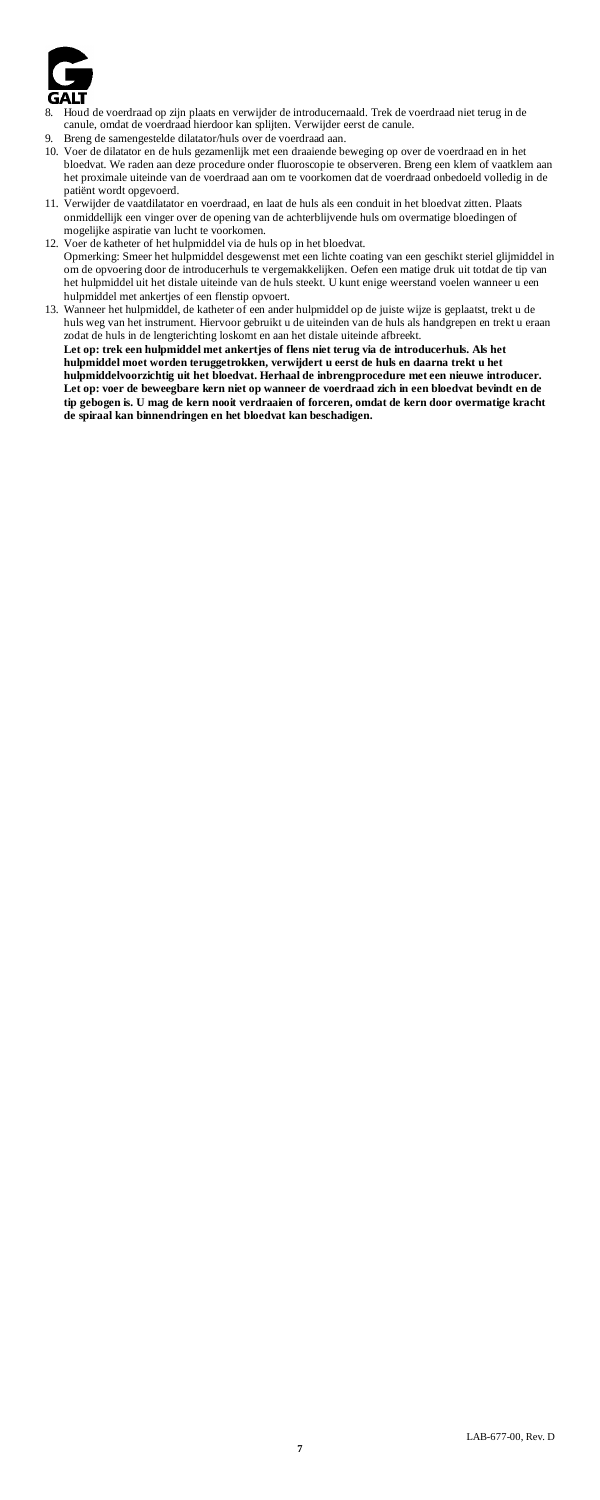

# **Introducteur de gaine Tearaway MicroSlide®**

# **Indications d'emploi**

Ces introducteurs sont utilisés pour l'introduction percutanée de dispositifs thérapeutiques ou de diagnostic, par exemple des cathéters dans le système vasculaire périphérique d'un adulte et de patients pédiatriques de tous âges

**Description du dispositif :**<br>Le dispositif MicroSlide® se compose d'une gaine externe Tearaway et d'un dilatateur. La gaine Tearaway est<br>munie d'un capuchon à ailettes qui permet de la déchirer. Le kit contient :

<u>Fil-guide :</u> il existe deux configurations : le fil-guide mandrin et le fil-guide avec bobine. Le fil-guide mandrin<br>contient un fil central effilé soudé à une bobine à l'extrémité distale. Le fil-guide avec bobine présent

bobine très serrée qui entoure un centre effilé et un ruban de sécurité.<br><u>Aiguille :</u> les aiguilles introductrices comprennent deux composants : une canule en acier inoxydable et un capuchon surmoulé. L'aiguille introductrice permet d'accéder au système vasculaire.

### **Contre-indications**

L'utilisation de l'introducteur est contre-indiquée chez les patients présentant une obstruction connue ou présumée dans le vaisseau. Il existe un risque accru de pneumothorax chez les patients atteints d'une maladie pulmonaire chronique grave. Une ciatrispic second de production dictatris dont la poitrine published antégieurs a drá cournise à une irradiation difficile peut être observée chez les patients dont la poitrine antégieurs a .<br>e à une irradiation.

## **Risques de complications**

Les complications potentielles liées à l'utilisation de l'introducteur incluent notamment : embolie gazeuse, embolie au niveau du dispositif, délogement du dispositif, pneumothorax, thrombose veineuse, formation d'hématome, hémothorax, érosion vasculaire, traumatisme vasculaire, septicémie

# **Précautions**

Conserver dans un endroit sec, sombre et frais. Ne pas utiliser si l'emballage est ouvert ou endommagé. Inspecter tous les composants avant utilisation.

# **MISE EN GARDE DESTINÉE AUX ÉTATS-UNIS**

**Selon la loi fédérale des États-Unis, ce dispositif ne peut être vendu que par des médecins ou sur prescription de ces derniers.**

- **Mises en garde** Seuls les cliniciens compétents et dûment formés pour cette intervention sont autorisés à la réaliser. • Il est impératif d'inspecter systématiquement les fils-guides avant utilisation et de les mettre au rebut en
- cas de déformation.
- Si de la résistance se fait sentir lors de la progression ou du retrait du fil-guide ou de l'introducteur, déterminer la cause de celle-ci par radioscopie et y remédier avant de poursuivre.<br>Les fils-guides sont fragiles et délicats. Il est donc impératif de les manipuler avec beaucoup de prudence.
- Les fils-guides sont fragiles et délicats. Il est donc impératif de les ma • Ne pas utiliser de pinces à dissection pour rompre la poignée et/ou décoller la gaine au risque
- d'endommager la gaine et d'entraîner le retrait prématuré de celle-ci du corps du patient.<br>Ne pas tenter d'utiliser un fil-guide dont le diamètre dépasse le diamètre maximal indiqué sur l'étiquette
- Ne pas tenter d'utiliser un fil-guide dont le diamètre département de l'emballage.
- Les procédures peuvent varier en fonction de l'anatomie de chaque patient et de la technique utilisée par les cliniciens.
- Une insertion dans une artère peut provoquer un saignement excessif et/ou d'autres complications.
- Il est primordial de décoller la gaine de manière symétrique.

### **Avertissements**

- Ne pas modifier ce dispositif de quelque manière que ce soit.
- Ne pas utiliser d'alcool, d'acétone ni de solutions qui contiennent ces agents. Ces solutions peuvent
- modifier les propriétés des composants en plastique et provoquer ainsi la dégradation du dispositif. • Ne pas réutiliser ce dispositif. La réutilisation augmente les risques de biocontamination du patient, ce qui peut entraîner une infection ou une réaction pyrogénique.
- Ne pas tenter de redresser un fil tordu ou plié.
- Ne pas faire progresser un fil-guide tordu ou qui est en train de se tordre ou de se plier.
- Ne pas tourner le fil-guide si une résistance notable se fait sentir.
- Ne pas retirer le fil-guide à l'aide d'aiguilles métalliques, sous peine de le casser ou de le détordre.
- Ne pas restériliser.

# **Précautions pédiatriques**

Lorsque ce dispositif est utilisé avec une population pédiatrique, respecter les précautions ci-après : Contre-indications supplémentaires à prendre en compte :

Présence réelle ou présumée de bactériémie ou de septicémie, dimension insuffisante du vaisseau pour adapter la dimension de l'introducteur, des irrégularités anatomiques pourraient interférer avec la pose de l'introducteur, le patient présente une allergie connue ou présumée aux matériaux qui constituent le dispositif, rupture du tissu local au site d'accès, (révision du système actuel) les patients ayant déjà été soumis à une radiation au site ou y ont été soumis de manière anticipée.

Complications supplémentaires à prendre en compte :

- saignement, lésion nerveuse, hématome, déchirement/perforation du vaisseau, thrombo-embolie.
- Mises en garde supplémentaires à prendre en compte :
- Ne pas faire progresser le fil-guide au-delà de la région axillaire.

**APPLIQUER UNE TECHNIQUE DE STÉRILISATION.** Voici une procédure recommandée :

- 1. Ouvrir l'emballage et placer le contenu sur un champ stérile.<br>2. Préparer la peau et couvrir la zone de ponction veineuse prév
- 2. Préparer la peau et couvrir la zone de ponction veineuse prévue comme il se doit.<br>2. Distendre le vaisseau cible conformément à la pratique standard de l'hônital en m
- 3. Distendre le vaisseau cible conformément à la pratique standard de l'hôpital en matière de ponction veineuse. La veine est plus facile à localiser si le patient est bien hydraté.
	- 4. Introduire l'aiguille dans le vaisseau. Il est indispensable de vérifier la position de l'aiguille en observant le retour de sang veineux. 5. Il est nécessaire d'ajuster l'angle de l'aiguille en fonction de la corpulence du patient : peu profond pour
	- une personne mince et plus profond pour une personne de forte corpulence.
- 
- 6. Aspirer l'aiguille de ponction à l'aide de la seringue. 7. Retirer la seringue et insérer l'extrémité souple du fil-guide à travers l'aiguille introductrice dans le vaisseau. Faire progresser le fil-guide jusqu'à la profondeur requise. Laisser une longueur de fil-guide suffisante apparente. Si une résistance se fait sentir, interrompre immédiatement la progression ou le retrait du fil-guide. Déterminer la cause de cette résistance avant de poursuivre. Il est recommandé de contrôler la
- position de l'extrémité du fil-guide par radioscopie. 8. Maintenir le fil-guide en place et retirer l'aiguille introductrice. Ne pas retirer le fil-guide en le rétractant
- dans la canule au risque de le détacher. Il faut d'abord retirer la canule. 9. Enfiler l'ensemble composé du dilatateur et de la gaine sur le fil-guide.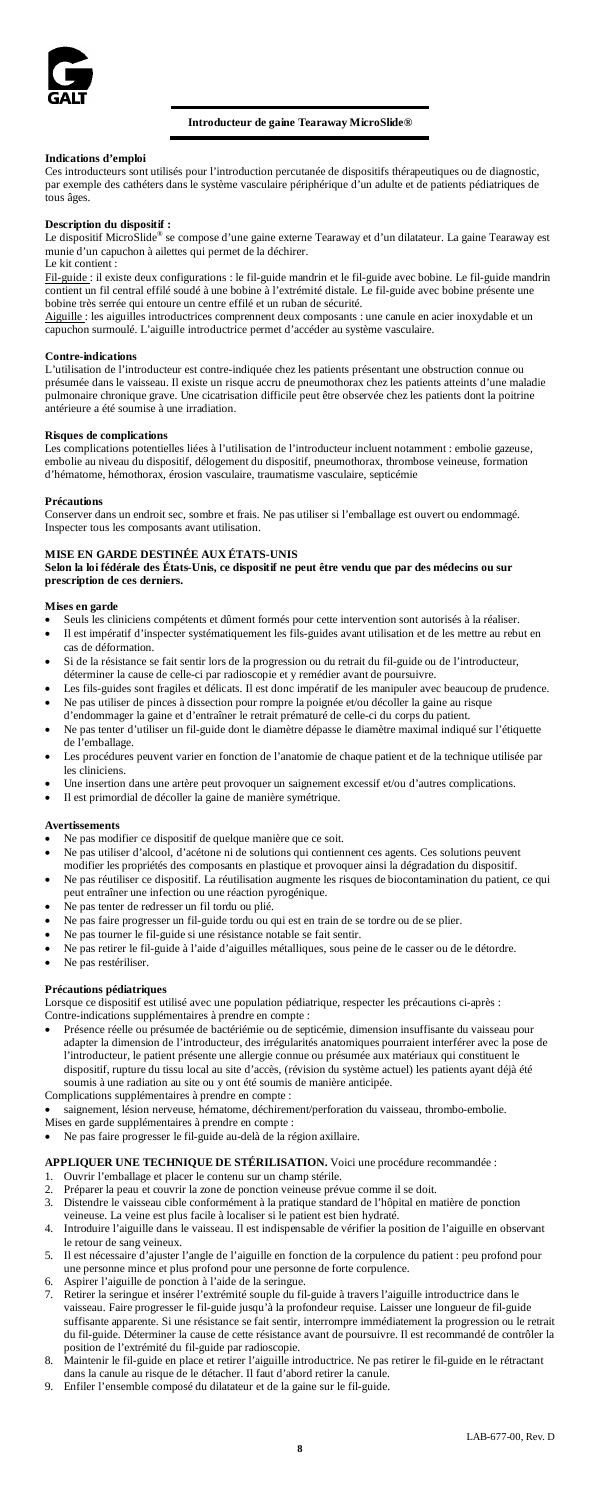

- Faire progresser l'ensemble composé du dilatateur et de la gaine par un mouvement rotatif sur le fil-guide et dans le vaisseau. Une visualisation par radioscopie est recommandée. Il est recommandé de fixer un clamp ou une pince hémostatique à l'extrémité proximale du fil-guide pour empêcher la progression
- accidentelle du fil-guide entier dans le corps du patient. 11. Retirer le fil-guide et le dilatateur de vaisseau, tout en laissant la gaine qui fait office de conduit dans le vaisseau. Placer immédiatement un doigt sur l'orifice de la gaine restante pour empêcher un saignement excessif ou une possible aspiration de l'air.
- 12. Faire progresser le cathéter ou le dispositif à travers la gaine et dans le vaisseau. Remarque : le cas échéant, lubrifier le dispositif avec une légère couche de lubrifiant stérile approprié pour faciliter le passage à travers la gaine de l'introducteur. Appliquer une légère pression jusqu'à ce que l'extrémité du dispositif s'enfonce à travers l'extrémité distale de la gaine. Il se peut que de la résistance se
- fasse sentir lors de la progression d'un dispositif denté ou à ailettes. 13. Une fois le dispositif, le cathéter ou un autre dispositif correctement mis en place, décoller la gaine du dispositif en se servant des extrémités de la gaine comme de poignées et en les tirant de façon à ce que la gaine se détache longitudinalement et se rompe à l'extrémité distale. **Mise en garde : ne pas tenter de retirer un dispositif denté ou à ailettes par la gaine de**  l'introducteur. S'il est indispensable de retirer le dispositif, retirer d'abord la gaine, puis sortir<br>délicatement le dispositif du vaisseau. Répéter la procédure d'insertion à l'aide d'un nouvel **introducteur.**

Mise en garde : lorsque le fil-guide est inséré dans un vaisseau, ne pas faire progresser le centre<br>amovible si l'extrémité a une forme courbée. Ne pas tordre ni forcer le centre. En effet, une force<br>excessive peut le fair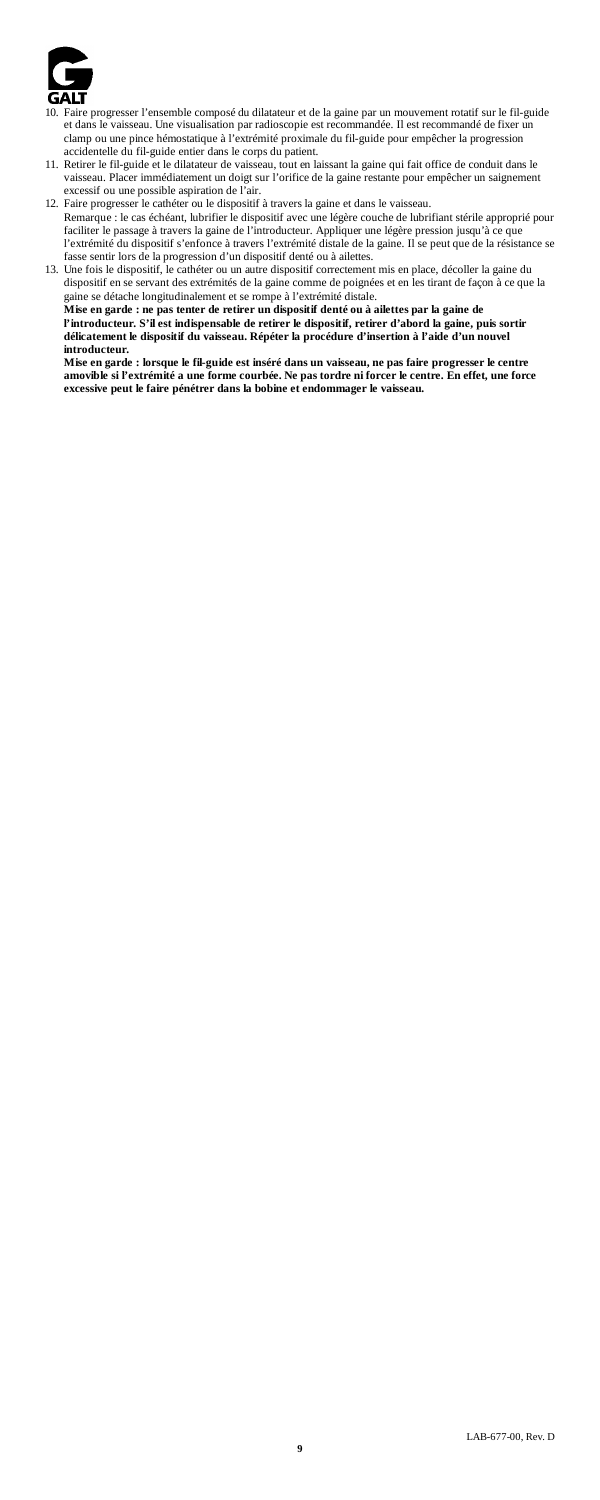

**Anwendungsgebiete:** Diese Einführsets sind für die perkutane Einführung diagnostischer oder therapeutischer Produkte, wie Katheter, in periphere Gefäße bei Erwachsenen und pädiatrischen Patienten aller Altersgruppen vorgesehen.

# **Produktbeschreibung:**

mens MicroSlide® besteht aus einer äußeren Schleuse zum Abziehen sowie einem Dilatator. Diese Schleuse verfügt in deren Mitte zur Einleitung des Abziehvorgangs über Flügel. Das Set enthält unter anderem:

<u>Führungsdraht</u>: Der Führungsdraht ist in zwei Konfigurationen erhältlich: als Mandrin oder vollständig<br>aufgewickelt. Der Mandrin verfügt über einen konischen Kemdraht, der am distalen Ende zu einem Coil<br>zusammengelötet od gewickelten Coil, der einen konischen Kern und ein Sicherheitsband umgibt. Radel: Die Einführnadeln bestehen aus zwei Komponenten: einer Edelstahlkanüle mit einem umspritzten

Mittelteil. Die Einführnadel bietet einen Zugangsweg in das Gefäßsystem.

**Gegenanzeigen:** ng des Einführsets ist nicht angezeigt, wenn der Patient unter einer bekannten oder vermuteten Obstruktion des Gefäßes leidet. Es besteht ein erhöhtes Pneumothoraxrisiko bei Patienten mit schwerer chronischer Lungenerkrankung. Bei einem Patienten, bei dem zuvor die vordere Thoraxwand bestrahlt wurde, kann es zu einer verschlechterten Wundheilung kommen. en Wundheilung kommen.

## **Mögliche Komplikationen:**

Mögliche Komplikationen bei Verwendung des Einführsets sind u. a.: Luftembolie, Device-Embolie, Dislokation des Produkts, Pneumothorax, Venenthrombose, Hämatombildung, Hämothorax, Gefäßerosion, Gefäßtrauma, Sepsis.

### **Vorsichtshinweise:**

Trocken, dunkel und kühl lagern. Nicht verwenden, wenn die Verpackung geöffnet oder beschädigt ist. Alle Bestandteile vor der Verwendung kontrollieren.

# **VORSICHTSHINWEIS FÜR USA**

**Laut US-amerikanischem Bundesgesetz darf dieses Gerät nur an einen Arzt oder auf ärztliche Anordnung hin verkauft werden.**

# **Vorsicht:**

- Dieses Verfahren darf nur von medizinischem Fachpersonal durchgeführt werden, das entspreche intensiv geschult wurde.
- Führungsdrähte sollten routinemäßig vor dem Gebrauch kontrolliert werden. Sie sind zu entsorgen, wenn
- sich eine Deformierung am Führungsdraht zeigt. Wird beim Vorschieben oder Zurückziehen des Führungsdrahts oder des Einführsets ein Widerstand wahrgenommen, ist die Ursache mittels Durchleuchtung festzustellen und zu beseitigen, ehe der Vorgang fortgesetzt wird.
- Da Führungsdrähte empfindlich und fragil sind, müssen sie mit besonderer Sorgfalt gehandhabt werde • Zum Entfernen des Griffs und/oder Abziehen der Schleuse keine Zange benutzen, da es zur Beschädigung
- der Schleuse und zum vorzeitigen Herausziehen der Schleuse kommen kann. • Nicht versuchen, einen Führungsdraht zu verwenden, der einen größeren als den auf dem Etikett der Verpackung angegebenen Durchmesser hat.
- Die anatomischen Gegebenheiten des Patienten und die Technik des Arztes erfordern evtl. eine Änderung im Vorgehen.
- Die Einführung in eine Arterie kann zu einer übermäßig starken Blutung und/oder anderen
- Komplikationen führen.
- Die Schleuse muss unbedingt symmetrisch abgezogen werden.

### **Warnhinweis**

- Dieses Produkt in keiner Weise verändern.
- Alkohol, Aceton oder Lösungen, die diese Substanzen enthalten, dürfen nicht verwendet werden. Solche Lösungen können die Eigenschaften der Kunststoffbestandteile schädigen, so dass die Qualität des Produkts herabgesetzt wird.
- Nicht versuchen, einen geknickten oder verbogenen Draht zu begradigen.
- Keinen Draht vorschieben, der geknickt ist bzw. der abknickt oder sich verbiegt.
- Den Führungsdraht nicht drehen, wenn ein bedeutender Widerstand spürbar ist.
- Das Produkt nicht wiederverwenden. Die Wiederverwendung führt zu einem erhöhten
- Kontaminationsrisiko für den Patienten mit anschließender Infektion bzw. Fieberreaktion. Den Führungsdraht nicht durch Metallkanülen zurückziehen; der Draht kann abscheren oder sich auftrennen.
- Nicht erneut sterilisieren

# **Vorsichtshinweise für die Pädiatrie:**

Wird das Produkt bei pädiatrischen Patienten eingesetzt, sind folgende Vorsichtshinweise zu beachten: Zusätzliche Gegenanzeigen:

• Vorhandene (bzw. vermutete) Bakteriämie oder Septikämie; ungenügende Gefäßgröße für die Einpassung des Einführsets; anatomische Abweichungen können die Platzierung des Einführs einer bekannten oder vermuteten Allergie des Patienten gegen Materialien im Produkt; Einreißen von Gewebe an der Zugangsstelle; Patienten mit vorheriger oder geplanter Bestrahlung dieser Stelle.

### Zusätzliche Komplikationen:

• Blutung, Nervenverletzung, Hämatom, Gefäßlazeration/-perforation, Thromboembolie.

Zusätzliche Vorsichtshinweise:

• Den Führungsdraht nicht über die Axillarregion hinaus schieben.

### **STERILE TECHNIK ANWENDEN,** empfohlenes Vorgehen:

- 1. Verpackung aufziehen und Inhalt auf eine sterile Arbeitsfläche legen.<br>2. Haut verbereiten und den Bereich der verseechnene Venennunktion
- 2. Haut vorbereiten und den Bereich der vorgesehenen Venenpunktion abdecken.<br>3. Das vorgesehene Gefäß nach der in der Finrichtung üblichen Verfahrensweise
- 3. Das vorgesehene Gefäß nach der in der Einrichtung üblichen Verfahrensweise für die Venenpunktion aufdehnen. Die Vene ist viel leichter zu finden, wenn der Patient gut hydriert ist.
- 4. Kanüle in das Gefäß einführen. Die Lage der Kanüle durch Beobachtung des venösen Blutrückflusses überprüfen.
- 5. Die Abwinklung der Kanüle nach dem Körperbau des Patienten ausrichten: flach bei einem schlanken Patienten, steiler bei einem korpulenten Patienten.
- 6. Mit der Spritze aus der Punktionskanüle Blut aspirieren.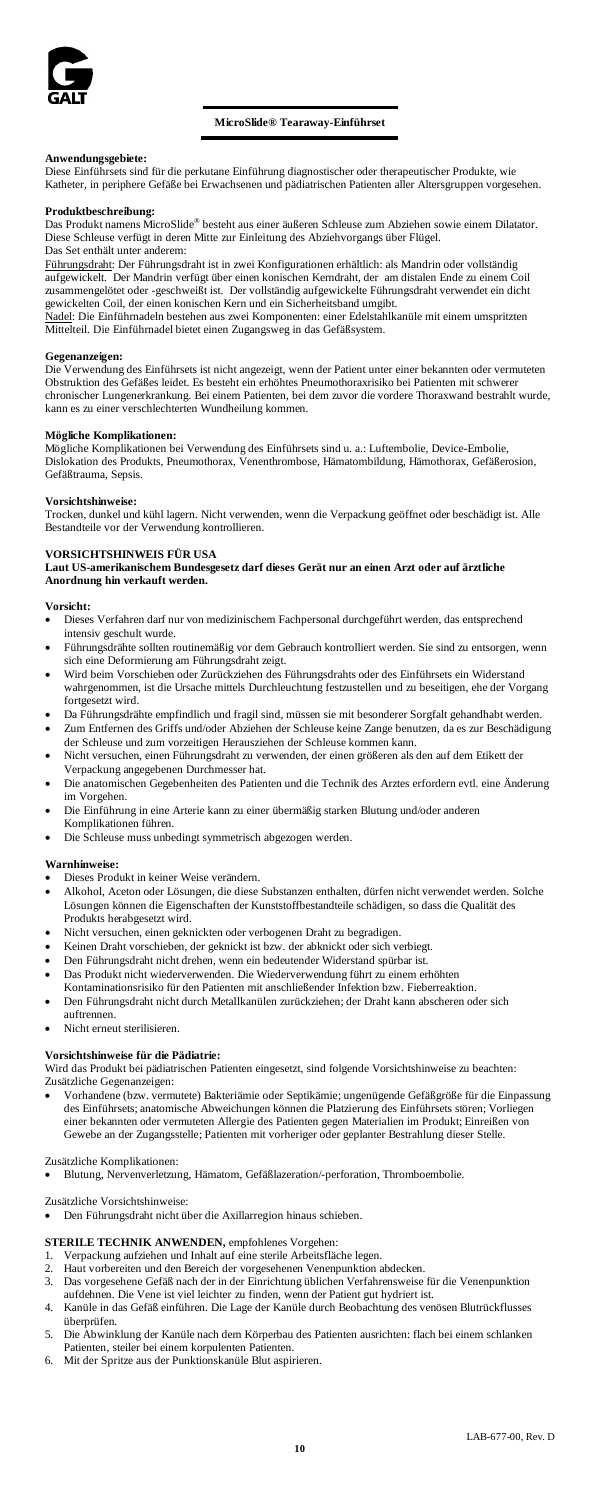

- 7. Spritze entfernen und die weiche Spitze des Führungsdrahts durch die Einführkanüle in das Gefäß einführen. Den Führungsdraht bis zur erforderlichen Tiefe vorschieben. Ein ausreichendes Stück Führungsdraht herausragen lassen. Den Führungsdraht niemals vorschieben oder zurückziehen, wenn ein Widerstand spürbar ist. Vor der Fortsetzung des Vorgangs die Ursache des Widerstands feststellen. Mittels Durchleuchtung sollte die Position der Führungsdrahtspitze überprüft werden.
- 8. Führungsdraht festhalten und Einführkanüle entfernen. Den Führungsdraht nicht zurück in die Kanüle ziehen, da es dadurch zu einer Abtrennung des Führungsdrahts kommen kann. Die Kanüle sollte als erstes entfernt werden.
- 9. Dilatator/Schleuse als Gesamteinheit über den Führungsdraht schieben.
- 10. Dilatator und Schleuse zusammen mit einer Drehbewegung über die Länge des Führungsdrahts und in das Gefäß vorschieben. Kontrolle mittels Durchleuchtung ist empfehlenswert. Wird am proximalen Ende des Führungsdrahts eine (Gefäß-)Klemme angebracht, kann der Führungsdraht nicht versehentlich vollständig in den Patienten gleiten.
- 11. Gefäßdilatator und Führungsdraht entfernen, so dass die Schleuse als Leitung in das Gefäß dient. Sofort einen Finger auf die Öffnung der verbleibenden Schleuse legen, um eine übermäßig große Blutung oder mögliche Luftaspiration zu verhindern.
- 12. Den Katheter oder sonstige Produkte durch die Schleuse in das Gefäß vorschieben. Hinweis: Falls erforderlich kann das Produkt mit einer dünnen Schicht eines passenden Gleitmittels geschmiert werden, um den Durchgang durch die Einführschleuse zu erleichtern. Sanften Druck ausüben, bis sich die Spitze des Produkts durch das distale Schleusenende bewegt. Evtl. wird ein gewisser Widerstand wahrgenommen, wenn ein Produkt mit gezackter oder geflanschter Spitze vorgeschoben wird.
- 13. Wenn der Katheter oder ein sonstiges Produkt korrekt sitzt, wird die Schleuse vom Produkt abgezogen, wobei die Schleusenenden wie Griffe benutzt werden, an denen man zieht, so dass sich die Schleuse der Länge nach öffnet und am distalen Ende bricht.

**Vorsicht: Nicht versuchen, ein gezacktes oder geflanschtes Produkt durch die Einführschleuse zurückzuziehen. Wenn das Produkt zurückgezogen werden muss, wird zuerst die Schleuse entfernt und dann vorsichtig das Produkt aus dem Gefäß gezogen. Das Einführverfahren mit einem neuen Einführset wiederholen.**

Vorsicht: Wenn sich der Führungsdraht im Gefäß befindet, die bewegliche Seele nicht nach vorn<br>schieben, sofern die Spitze eine gebogene Form hat. Die Seele auf keinen Fall drehen oder mit<br>Gewalt vorschieben oder zurückzieh **Windungen penetrieren und das Gefäß verletzen kann.**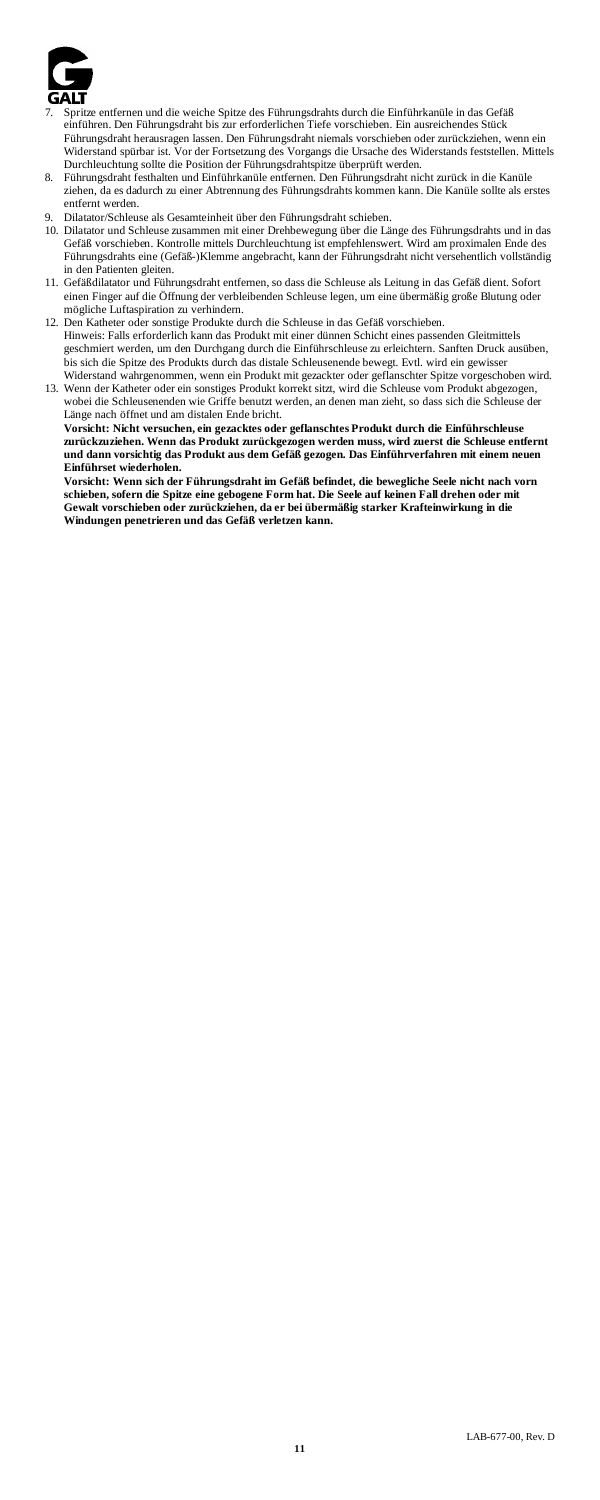

# **MicroSlide® Εισαγωγέας θηκαριού Tearaway**

**Ενδείξεις χρήσης:**<br>Αυτοί οι εισαγωγείς χρησιμοποιούνται για τη διαδερμική εισαγωγή διαγνωστικών ή θεραπευτικών συσκευών,<br>όπως καθετήρων, στο περιφερικό αγγειακό σύστημα ενήλικων και παιδιατρικών ασθενών όλων των ηλικιών.

**Περιγραφή της συσκευής:** Η συσκευή MicroSlide® αποτελείται από ένα εξωτερικό θηκάρι Tearaway και έναν διαστολέα. Το θηκάρι Tearaway φέρει πτερυγωτή πλήμνη για να ξεκινήσει από εκεί η αποκόλληση. Η διαμόρφωση του κιτ περιλαμβάνει:

<u>Οδηγό σύρμα</u>: παρέχεται σε δύο διαμορφώσεις, δηλαδή με αξονίσκο ή πλήρως σπειρωμένο. Στο μοντέλο<br>οδηγού σύρματος με αξονίσκο χρησιμοποιείται ένα κωνικό σύρμα πυρήνα που έχει προσαρτηθεί με<br>κασσιτεροκόλληση ή οξυγονοκόλλη οδηγού σύρματος χρησιμοποιείται μια σφιχτά διαμορφωμένη σπείρα που περιβάλλει έναν κωνικό πυρήνα και μια λωρίδα ασφαλείας.

<u>Βελόνα</u>: οι βελόνες εισαγωγέα αποτελούνται από δύο τμήματα, δηλαδή μια κάνουλα από ανοξείδωτο χάλυβα<br>και μια προσαρτημένη πλήμνη. Η βελόνα εισαγωγέα παρέχει οδό προσπέλασης στο αγγειακό σύστημα.

### **Αντενδείξεις:**

Η χρήση του εισαγωγέα αντενδείκνυται εάν ο ασθενής έχει γνωστή ή πιθανολογούμενη απόφραξη αγγείου. Υπάρχει αυξημένος κίνδυνος πνευμονοθώρακα σε ασθενείς που πάσχουν από χρόνια πνευμονοπάθεια βαριάς<br>μορφής. Ανεπαρκής επούλωση μπορεί να προκύψει σε περίπτωση ασθενών που έχουν υποβληθεί σε ακτινοβόληση του πρόσθιου θωρακικού τοιχώματος.

### **Πιθανές επιπλοκές:**

Οι πιθανές επιπλοκές που σχετίζονται με τη χρήση του εισαγωγέα περιλαμβάνουν, μεταξύ άλλων, τις εξής: εμβολή από αέρα, εμβολή από τη συσκευή, εκτόπιση της συσκευής, πνευμονοθώρακα, θρόμβωση φλέβας,<br>σχηματισμό αιματώματος, αιμοθώρακα, διάβρωση αγγείου, τραυματισμό αγγείων, σηψαιμία.

**Προφυλάξεις:**<br>Φυλάσσετε σε ξηρό, σκοτεινό, δροσερό μέρος. Μη χρησιμοποιείτε εάν η συσκευασία έχει ανοιχτεί ή έχει<br>υποστεί ζημιά. Επιθεωρήστε όλα τα εξαρτήματα πριν από τη χρήση.

ΥΠΟΔΕΙΞΗ ΠΡΟΣΟΧΗΣ ΓΙΑ ΤΙΣ Η.Π.Α.<br>Η ομοσπονδιακή νομοθεσία των Η.Π.Α. επιτρέπει την πώληση αυτής της συσκευής μόνον από ιατρό ή<br>κατόπιν εντολής ιατρού.

# **Υποδείξεις προσοχής:**

- 
- Αυτή η επέμβαση πρέπει να εκτελείται μόνο από κλινικούς ιατρούς άρτια εκπαιδευμένους σε αυτή τη διαδικασία.
- Τα οδηγά σύρματα πρέπει να επιθεωρούνται πάντοτε πριν από τη χρήση και να απορρίπτονται σε περίπτωση που εμφανίζουν παραμορφώσεις.
- Εάν συναντήσετε αντίσταση κατά την προώθηση ή την απόσυρση του οδηγού σύρματος ή του εισαγωγέα, προσδιορίστε την αιτία με χρήση ακτινοσκόπησης και διορθώστε το πρόβλημα πριν συνεχίσετε την επέμβαση.
- Λόγω της ευαίσθητης και εύθραυστης φύσης των οδηγών συρμάτων, απαιτείται ιδιαίτερη προσοχή κατά το χειρισμό.
- Μη χρησιμοποιείτε λαβίδα για να σπάσετε τη λαβή ή/και για να αφαιρέσετε το θηκάρι, προκαλώντας έτσι την πρόωρη απόσυρσή του από τον ασθενή.
- Μην επιχειρήσετε να χρησιμοποιήσετε ένα οδηγό σύρμα η διάμετρος του οποίου υπερβαίνει τη μέγιστη επιτρεπόμενη διάμετρο που προσδιορίζεται στην ετικέτα της συσκευασίας.
- Ανάλογα με την ανατομία του κάθε ασθενούς και την τεχνική του κλινικού ιατρού, ενδέχεται να απαιτούνται παραλλαγές στην επέμβαση.
- Η εισαγωγή σε αρτηρία μπορεί να προκαλέσει υπερβολική αιμορραγία ή/και άλλες επιπλοκές.
- Η συμμετρική αφαίρεση του θηκαριού είναι κρίσιμης σημασίας.

# **Προειδοποιήσεις:**

• Μην τροποποιείτε αυτήν τη συσκευή με κανέναν τρόπο.

- Μη χρησιμοποιείτε αλκοόλη, ακετόνη ή διαλύματα που περιέχουν αυτές τις ουσίες. Αυτά τα διαλύματα μπορεί να επηρεάσουν τις ιδιότητες των πλαστικών εξαρτημάτων και να προκαλέσουν υποβάθμιση των υλικών κατασκευής της συσκευής.
- Μην επαναχρησιμοποιείτε αυτήν τη συσκευή. Η επαναχρησιμοποίηση θα έχει ως αποτέλεσμα αυξημένο κίνδυνο βιολογικής μόλυνσης για τον ασθενή, η οποία θα οδηγήσει σε λοίμωξη ή πυρετογόνο αντίδραση.
- Μην επιχειρήσετε να ισιώσετε ένα σύρμα που έχει συστραφεί ή καμφθεί.
- Μην προωθείτε ένα σύρμα που έχει συστραφεί ή που συστρέφεται ή κάμπτεται.
- Μην περιστρέφετε το οδηγό σύρμα εάν συναντάτε σημαντική αντίσταση.
- Μην αποσύρετε το οδηγό σύρμα διαμέσου μεταλλικών βελονών, καθώς υπάρχει κίνδυνος διάτμησης ή εκτύλιξης του οδηγού σύρματος.
- Μην επαναποστειρώνετε.

**Προφυλάξεις για παιδιατρικούς ασθενείς:**<br>Κατά τη χρήση σε παιδιατρικούς ασθενείς, τηρήστε τις παρακάτω προφυλάξεις: Κατά τη χρήση σε παιδιατρικούς ασθενείς, τηρήστε τις παρακάτω προφυλάξεις: Επιπλέον αντενδείξεις που πρέπει να λαμβάνονται υπόψη:

- 
- Διαπιστωμένη (ή πιθανολογούμενη) βακτηριαιμία ή σηψαιμία, μέγεθος αγγείου ανεπαρκές για το μέγεθος του εισαγωγέα, ανατομικές ανωμαλίες που θα μπορούσαν να δυσχεράνουν την τοποθέτηση του εισαγωγέα, γνωστή ή πιθανολογούμενη αλλεργία του ασθενούς σε υλικά που περιέχει η συσκευή, διάρρηξη του τοπικού ιστού στο σημείο προσπέλασης, ασθενείς που έχουν υποβληθεί ή πρόκειται να υποβληθούν σε ακτινοβόληση του σημείου προσπέλασης. Επιπλέον επιπλοκές που πρέπει να λαμβάνονται υπόψη:
- 
- Αιμορραγία, κάκωση νεύρου, αιμάτωμα, ρήξη/διάτρηση αγγείου, θρομβοεμβολή.
- Επιπλέον υποδείξεις προσοχής που πρέπει να λαμβάνονται υπόψη: Μην προωθείτε το οδηγό σύρμα πέραν της μασχαλιαίας χώρας.
- 

- **ΧΡΗΣΗ ΑΣΗΠΤΗΣ ΤΕΧΝΙΚΗΣ.** Προτεινόμενη διαδικασία: 1. Ανοίξτε τη συσκευασία και τοποθετήστε το περιεχόμενο σε αποστειρωμένο πεδίο.
- 2. Προετοιμάστε το δέρμα και τοποθετήστε οθόνιο στην περιοχή όπου πρόκειται να γίνει η φλεβοκέντηση,
- ανάλογα με τις ανάγκες. 3. Προβείτε σε διάταση του επιλεγμένου αγγείου ακολουθώντας την τυπική πρακτική του νοσοκομείου για
- φλεβοκέντηση. Η φλέβα εντοπίζεται πολύ πιο εύκολα εάν ο ασθενής είναι καλά ενυδατωμένος. 4. Εισαγάγετε τη βελόνα στο αγγείο. Η θέση της βελόνας πρέπει να επαληθευτεί με παρατήρηση της επιστροφής του φλεβικού αίματος.
- 5. Η γωνία τοποθέτησης της βελόνας πρέπει να προσαρμόζεται ανάλογα με τη σωματική διάπλαση του ασθενούς: επιφανειακά σε λεπτούς ασθενείς και βαθύτερα σε εύσωμους ασθενείς. 6. Αναρροφήστε διαμέσου της βελόνας παρακέντησης χρησιμοποιώντας τη σύριγγα.
-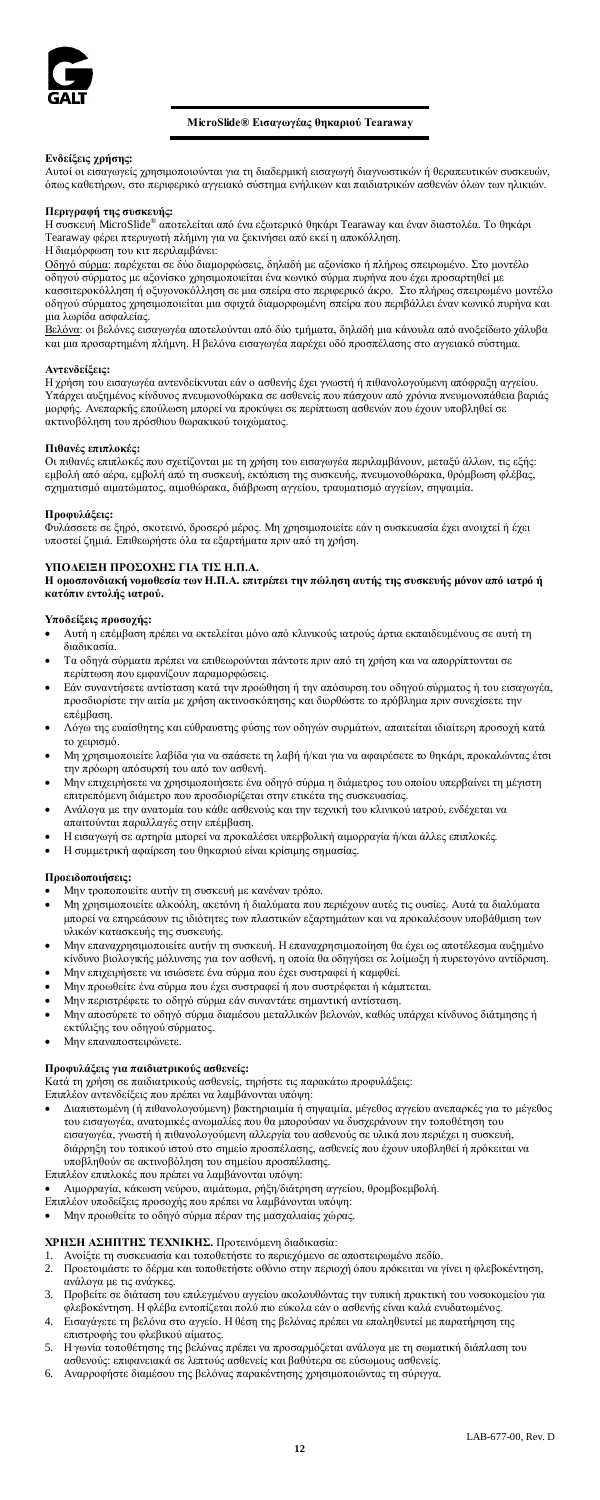

- -<br>αιρέστε τη σύριγγα και εισαγάγετε το μαλακό άκρο του οδηγού σύρματος μέσα στο αγγείο, μέσω της βελόνας εισαγωγέα. Προωθήστε το οδηγό σύρμα μέχρι να φτάσει στο απαιτούμενο βάθος. Αφήστε<br>εκτεθειμένο ένα ικανό τμήμα του οδηγού σύρματος. Ποτέ μην προωθείτε ή αποσύρετε το οδηγό σύρμα<br>όταν συναντάτε αντίσταση. Προσδιορίσ
- 8. Κρατήστε το οδηγό σύρμα στη θέση του και αφαιρέστε τη βελόνα εισαγωγέα. Μην αποσύρετε το οδηγό σύρμα πίσω στην κάνουλα, καθώς κάτι τέτοιο μπορεί να οδηγήσει σε διαχωρισμό του οδηγού σύρματος. Αφαιρέστε πρώτα την κάνουλα.
- 
- 9. Περάστε το συγκρότημα του διαστολέα/θηκαριού πάνω από το οδηγό σύρμα. 10. Με μια περιστροφική κίνηση, προωθήστε το διαστολέα και το θηκάρι μαζί, πάνω από το οδηγό σύρμα και μέσα στο αγγείο. Συνιστάται ενδεχομένως η παρακολούθηση με ακτινοσκόπηση. Η προσάρτηση σφιγκτήρα ή αιμοστατικής λαβίδας στο εγγύς άκρο του οδηγού σύρματος θα αποτρέψει την ακούσια προώθηση του οδηγού σύρματος και την πλήρη εισαγωγή του στον ασθενή.
- 11. Αφαιρέστε το διαστολέα αγγείων και το οδηγό σύρμα, αφήνοντας το θηκάρι ως αγωγό μέσα στο αγγείο. Τοποθετήστε αμέσως το δάχτυλό σας πάνω από το στόμιο του θηκαριού που απομένει για να αποτρέψετε την υπερβολική αιμορραγία ή την πιθανή αναρρόφηση αέρα.
- 12. Προωθήστε τον καθετήρα ή τη συσκευή διαμέσου του θηκαριού και μέσα στο αγγείο. Σημείωση: Εάν θέλετε, λιπάνετε τη συσκευή με μια λεπτή επίστρωση κατάλληλου στείρου λιπαντικού για να διευκολυνθεί η διέλευση μέσω του θηκαριού του εισαγωγέα. Εφαρμόστε μέτρια πίεση μέχρι το άκρο της συσκευής να προβάλει από το άπω άκρο του θηκαριού. Μπορεί να νιώσετε κάποια αντίσταση κατά<br>την προώθηση μιας συσκευής με πτερύγια ή φλαντζωτό άκρο.<br>13. Όταν η συσκευή, ο καθετήρας ή άλλη συσκευή βρεθεί στην κατάλληλη
- συσκευή χρησιμοποιώντας τα άκρα του θηκαριού ως λαβές και τραβώντας τα ώστε να διαχωριστεί το θηκάρι κατά μήκος και να αποκοπεί στο άπω άκρο. Προσοχή: Μην επιχειρήσετε να αποσύρετε μια πτερυγωτή ή φλαντζωτή συσκευή μέσα από το<br>θηκάρι του εισαγωγέα. Εάν είναι απαραίτητη η απόσυρση της συσκευής, αφαιρέστε πρώτοτα<br>θηκάρι και μετά τραβήξτε απαλά τη συσκευή έξω από

**εισαγωγής χρησιμοποιώντας νέο εισαγωγέα.**

Προσοχή: Όταν το οδηγό σύρμα βρίσκεται μέσα σε ένα αγγείο, μην προωθείτε τον κινητό πυρήνα<br>εάν το άκρο έχει κυρτό σχήμα. Ποτέ μη συστρέφετε και μην πιέζετε τον πυρήνα, καθώς η άσκηση<br>υπερβολικής δύναμης μπορεί να έχει ως **την πρόκληση βλάβης στο αγγείο.**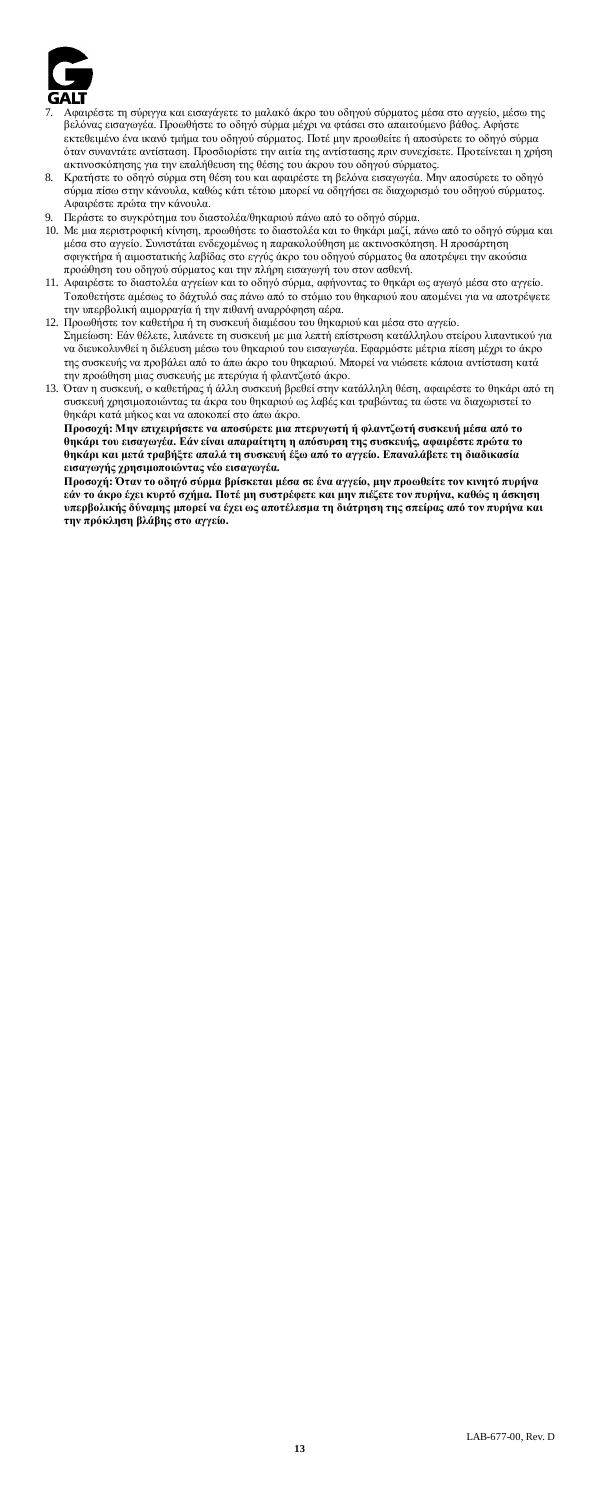

# **MicroSlide® Tearaway bevezető hüvely**

**Felhasználási javallatok:** Ezek a bevezetőeszközök diagnosztikus vagy terápiás eszközök, például katéterek perifériás érrendszerbe való perkután bevezetésére szolgálnak bármely életkorú felnőtt és gyermek betegek esetében.

# **Az eszköz leírása:**

A MicroSlide® eszközt külső leváló hüvely és egy tágító alkotja. A leváló hüvelynek szárnyas csatlakozókónusza van az eltávolítás megkezdéséhez.

A készlet konfigurációjának tartalma:

<u>Vezetődrót</u>: Két konfiguráció létezik: mandrinos vagy teljesen feltekercselt. A mandrinos vezetődrót-szerkezet<br>a disztális végén tekercshez forrasztott vagy hegesztett kúpos belső drótot használ. A teljesen feltekercselt<br> Tű: A bevezetőtűk két alkotóelemből állnak: egy rozsdamentes acél kanülből és egy ráöntött csatlakozókónuszból. A bevezetőtű hozzáférési útvonalat biztosít az érrendszerhez.

# **Ellenjavallatok:**

A bevezetőeszköz alkalmazása ellenjavallt, ha a betegnek ismert vagy gyanított elzáródása van az érben. Súlyos krónikus tüdőbetegségben szenvedő betegnél a pneumotorax fokozott kockázata áll fenn. A mellkas<br>elülső oldalának besugárzásán átesett betegeknél rosszabb gyógyulás fordulhat elő.

# **Lehetséges szövődmények:**

A bevezetőeszköz alkalmazásához kapcsolódó lehetséges szövődmények többek között a következők: légembólia, az eszköz embolizációja, az eszköz elmozdulása, pneumothorax, vénatrombózis, vérömleny kialakulása, hemotorax, érerózió, érsérülés, szepszis.

### **Óvintézkedések:**

Száraz, sötét, hűvös helyen tartandó. Ne használja, ha a csomagolás nyitva van vagy sérült. Felhasználás előtt vizsgáljon meg minden alkotóelemet.

# **AMERIKAI EGYESÜLT ÁLLAMOK: FIGYELEM:**

**A szövetségi törvények (USA) értelmében ez az eszköz csak orvos által vagy orvosi rendelvényre értékesíthető.**

### **Figyelem:**

- Ezt az eljárást kizárólag az eljárásban alaposan képzett orvosok végezhetik el.
- A vezetődrótokat felhasználás előtt rutinszerűen meg kell vizsgálni, és el kell dobni, ha azokon bármilyen elváltozás észlelhető.
- Ha a vezetődrót vagy a bevezetőeszköz előretolása vagy visszahúzása során ellenállást tapasztal,
- 
- fluoroszkópiával határozza meg annak okát, és szüntesse meg, mielőtt az eljárást folytatná.<br>● Mivel a vezetődrótok finom és törékeny eszközök, azokat rendkívül körültekintően kell kezelni.<br>● Ne használjon fogót a és azt eredményezheti, hogy a hüvelyt túl korán húzza vissza a betegből.
- Ne kísérelje meg a csomagolás címkéjén meghatározott maximális átmérőnél nagyobb vezetődrót
- használatát. • A beteg egyéni anatómiája és az orvos technikája az eljárás módosítását tehetik szükségessé.
- Az artériába történő bevezetés fokozott vérzést, illetve egyéb szövődményeket okozhat.
- Kritikus fontosságú, hogy a hüvelyt szimmetrikusan válassza szét.
- A szövetségi törvények értelmében ez az eszköz csak orvos által vagy orvosi rendelvényre értékesíthető.

### **Figyelmeztetések:**

- Az eszköz bármilyen módosítása tilos.
- Ne használjon alkoholt, acetont vagy olyan oldatokat, amelyek ezeket az anyagokat tartalmazzák. Ezek az oldatok befolyásolhatják a műanyag alkotóelemek tulajdonságait, ami az eszköz minőségének romlásához vezet.
- Az eszköz újrafelhasználása tilos. Az újrafelhasználás a beteg biológiai kontaminációjának nagyobb kockázatával jár, amely fertőzést vagy lázreakciót eredményez.
- Ne kísérelje meg a meghurkolódott vagy meghajlott vezetődrótot kiegyenesíteni.
- Ne toljon előre meghurkolódott vezetődrótot, vagy olyat, amely a beavatkozás közben meghurkolódik vagy meghajlik.
- Ne forgassa a vezetődrótot, ha jelentős ellenállást érez.
- Ne húzza vissza a vezetődrótot fémtűn keresztül, mert a vezetődrót elnyíródhat vagy szétbomolhat.
- Tilos újrasterilizálni.

# **Gyermekgyógyászati óvintézkedések:**

Ha gyermek populáción alkalmazza, tartsa be a következő óvintézkedéseket:

- További, megfontolandó ellenjavallatok:
- Bakteriémia vagy szeptikémia jelenléte (vagy ezek gyanítása); az ér mérete nem elegendő a bevezetőeszköz befogadására; a bevezetőeszköz elhelyezését anatómiai rendellenességek gátolhatják; a<br>beteg ismerten vagy gyanithatóan allergiás az eszkőzben lévő anyagokra; szövetszakadás a behatolási<br>helyen; olyan betegek További, megfontolandó szövődmények:
- vérzés, idegsérülés, vérömleny, az ér felszakadása/perforációja, tromboembólia. További, megfontolandó figyelmeztetések:
- 
- Ne tolja a vezetődrótot az axilláris területen túl.

# **ALKALMAZZON STERIL TECHNIKÁT.** A javasolt eljárás:

- 1. Nyissa ki a csomagolást, és tegye annak tartalmát steril területre.<br>2. Készítse elő a bőrt, és tetszés szerinti módszerrel izolálja a tervez
- 2. Készítse elő a bőrt, és tetszés szerinti módszerrel izolálja a tervezett vénapunkció területét.
- 3. A vénapunkció szabványos kórházi gyakorlatát követve tágítsa ki a kiválasztott eret. A véna helyzete sokkal könnyebben meghatározható, ha a beteg jól hidratált. 4. Vezessen tűt az érbe. A tű helyzetét ellenőrizni kell a vénás vér visszafolyásának megfigyelésével.
- 5. A tű szögét a beteg testfelépítésétől függően kell beállítani: vékony személynél kis mélységben, testesebb felépítésű személynél mélyebben.
- 
- 6. A fecskendővel szívja le a punkciós tűt. 7. Vegye le a fecskendőt, és vezesse be a vezetődrót puha hegyét a bevezetőtűn keresztül az érbe. Tolja előre a vezetődrótot a kívánt mélységig. A vezetődrót megfelelő hosszát hagyja szabadon. Soha nem szabad a<br>vezetődrótot előretolni vagy visszahúzni, ha ellenállást érez. Mielőtt folytatná az eljárást, határozza meg az<br>ellenállás
- 8. Tartsa a vezetődrótot a helyén, és húzza ki a bevezetőtűt. Ne húzza vissza a vezetődrótot a kanülbe, mert az a vezetődrót leválását okozhatja. Először a kanült kell eltávolítani. 9. Fűzze a tágító/hüvely egységet a vezetődrótra.
- 10. Csavaró mozdulattal egy egységként tolja előre a tágítót és a hüvelyt a vezetődróton az érbe. Javasolt lehet a fluoroszkópos megfigyelés. Ha kapcsot vagy érfogót helyez a vezetődrót proximális végére, az megakadályozza, hogy a vezetődrót véletlenül teljesen hosszában a betegbe jusson.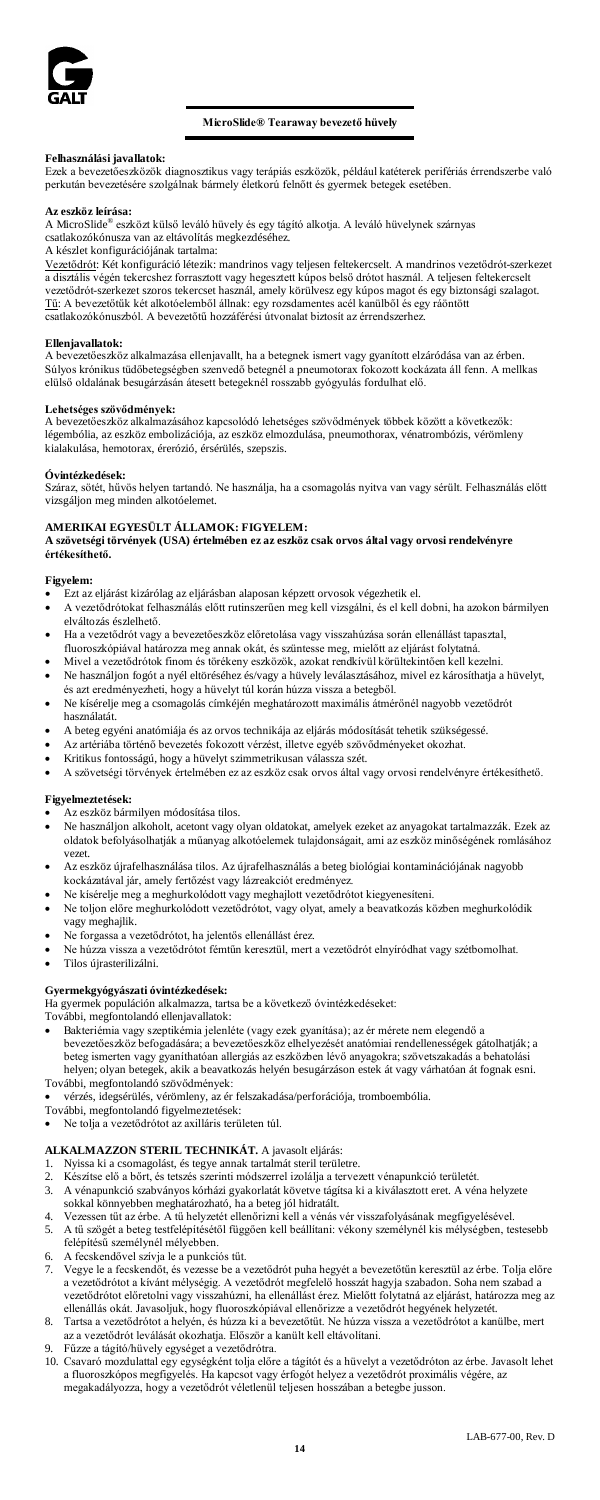

- 11. Távolítsa el az értágítót és a vezetődrótot, a hüvelyt az érbe vezető kanülként meghagyva. Azonnal nyomja az ujját a hüvely fennmaradó nyílására, hogy megelőzze a túlzott vérzést vagy az esetleges levegőbeszívást.
- 
- 12. Tolja előre a katétert vagy az eszközt a hüvelyen keresztül az érbe.<br>Megjegyzés: Ha szükséges, megfelelő steril kenőanyag vékony bevonatával síkosítsa az eszközt, hogy<br>megkönnyítse a bevezető hüvelyen való áthaladását. hegyét át nem tolja a hüvely disztális végén. Érezhet valamennyi ellenállást, ha olyan eszközt tol előre, amelyen villafog vagy peremes hegy található.
- 

13. Ha a katétert vagy más eszközt megfelelően elhelyezte, válassza le a hűvelyt az eszközről úgy, hogy a hűvely végét fogantyűként használja, és elhúzza az eszköztől oly módon, hogy a hűvely hosszanti<br>tároly végét foganty

**Figyelem: Ha a vezetődrót érben van, ne tolja előre a mozgatható központi magot, ha a hegy hajlott végű. Soha ne csavarja vagy erőltesse a központi magot, mert a túlzott erőltetés miatt áthatolhat a tekercsen, és megsértheti az eret.**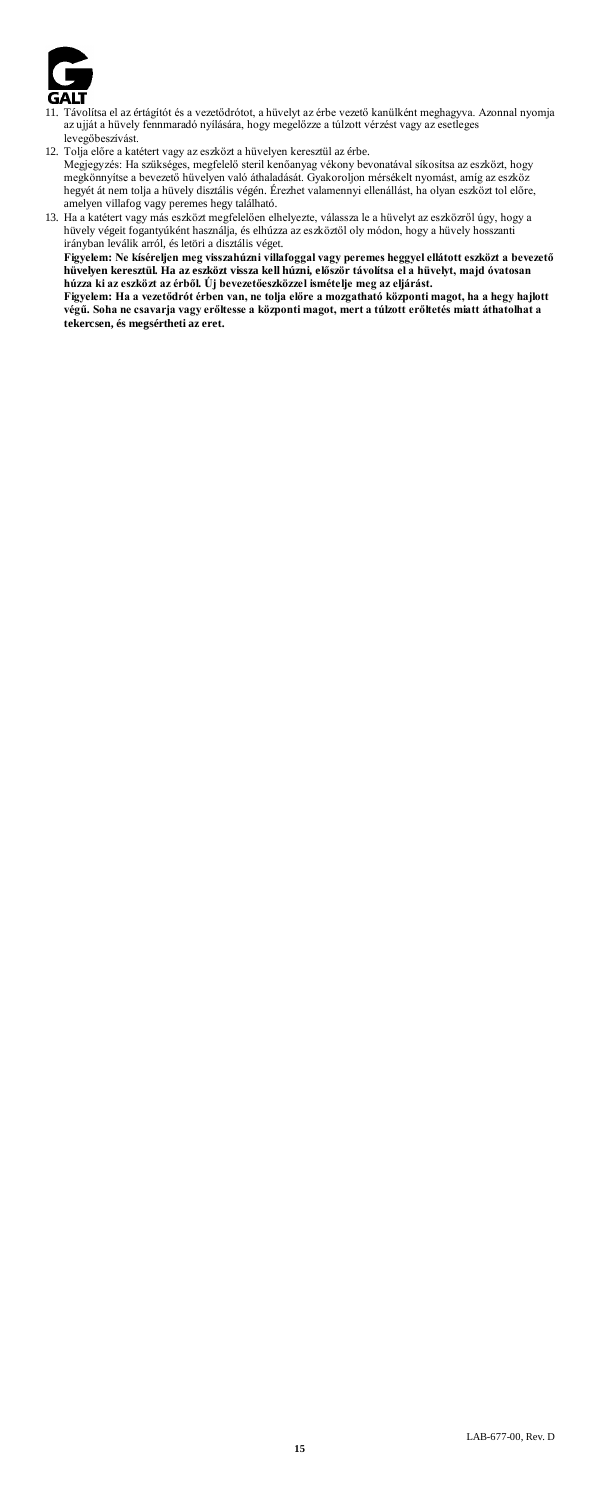

# **MicroSlide® Introduttore della guaina Tearaway**

# **Indicazioni per l'uso:**

Questi introduttori vengono utilizzati per l'introduzione percutanea di dispositivi diagnostici o terapeutici, quali cateteri, nella vascolatura periferica di pazienti adulti e pediatrici di qualsiasi età.

**Descrizione del dispositivo:** Il dispositivo MicroSlide® è composto da una guaina rimovibile esterna e un dilatatore. La guaina rimovibile è dotata di raccordo ad alette per dare inizio allo strappo.

# La configurazione del kit include:

Filo guida: disponibile in due configurazioni: con mandrino o completamente avvolto a spirale. La costruzione del filo guida con mandrino è basata su un filo interno affusolato che viene saldato su una spirale in del filo guida con mandrino è basata su un filo interno affusolato che viene saldato su una spirale in corrispondenza dell'estremità distale. La costruzione del filo guida completamente avvolto a spirale è basata su una spirale avvolta strettamente che circonda l'anima affusolata e un nastro di sicurezza.<br><u>Ago</u>: gli aghi introduttori sono costituiti da due componenti: una cannula in acciaio inossidabile su un raccordo modellato. L'ago introduttore fornisce un percorso di accesso nel sistema vascolare.

### **Controindicazioni:**

L'uso dell'introduttore è controindicato se il paziente presenta un'ostruzione vascolare nota o sospetta. I<br>pazienti affetti da patologie polmonari croniche gravi presentano un maggiore rischio di pneumotorace. I<br>pazienti .<br>cicatrizzazione.

# **Complicazioni potenziali:**

Le complicazioni potenziali correlate all'uso dell'introduttore includono, in modo non limitativo, quanto segue: embolia gassosa, embolizzazione del dispositivo, spostamento del dispositivo, pneumotorace, trombosi venosa, formazione di ematomi, emotorace, erosione del vaso, trauma vascolare, sepsi.

## **Precauzioni:**

Conservare in un luogo fresco, asciutto e al riparo dalla luce. Non usare se la confezione è aperta o danneggiata. Prima dell'uso controllare tutti i componenti.

**PRECAUZIONE PER GLI STATI UNITI La legge federale degli Stati Uniti limita la vendita di questo dispositivo esclusivamente su prescrizione medica.**

### **Attenzione:**

- Questa procedura deve essere eseguita esclusivamente da medici che abbiano ricevuto una formazione adeguata.
- Prima dell'uso i fili guida devono essere controllati regolarmente ed eliminati qualora presentino deformità.
- Qualora si incontri resistenza durante l'avanzamento o la retrazione del filo guida o dell'introduttore, determinarne la causa in fluoroscopia e correggere il problema prima di proseguire con la procedura. • I fili guida sono essenzialmente delicati e fragili; prestare estrema cautela nel manipolarli.
- Non usare pinze per rompere l'impugnatura e/o rimuovere la guaina, in quanto ciò potrebbe danneggiare la
- guaina e causare una rimozione prematura della guaina dal paziente. • Non tentare di usare un filo guida di diametro superiore al diametro massimo specificato sull'etichetta
- della confezione. • L'anatomia individuale del paziente e la tecnica del medico possono richiedere variazioni alla procedura.
- L'introduzione nell'arteria può causare sanguinamento eccessivo e/o altre complicazioni.
- È fondamentale che la guaina venga rimossa simmetricamente.

### **Avvertenze:**

- Non alterare questo dispositivo in alcun modo.
- Non usare alcool, acetone o soluzioni che contengono tali agenti. Tali soluzioni possono influire sulle proprietà dei componenti in plastica, causando il degrado del dispositivo. • Non riutilizzare il dispositivo. Il riutilizzo comporta un maggiore rischio di contaminazione biologica per
- il paziente, con conseguente infezione e risposta pirogena.
- Non tentare di raddrizzare un filo guida che sia stato attorcigliato o piegato.
- Non fare avanzare un filo guida che sia stato attorcigliato o venga attorcigliato o piegato.
- Se si percepisce una resistenza significativa, non ruotare il filo guida.
- Non retrarre il filo guida attraverso aghi in metallo, onde evitare lacerazioni o lo srotolamento dello stesso. • Non risterilizzare.

# **Precauzioni per uso pediatrico:**

Quando si utilizza questo dispositivo nella popolazione pediatrica, attenersi alle seguenti precauzioni: Controindicazioni aggiuntive da tenere in considerazione:

- Batteriemia o setticemia nota o sospetta, vaso di dimensioni non sufficienti ad accogliere l'introduttore, irregolarità anatomiche che potrebbero interferire con il posizionamento dell'introduttore, allergia nota o sospetta ai materiali di composizione del dispositivo, alterazione del tessuto locale presso il sito di accesso, pazienti che sono stati sottoposti o per i quali si prevede che vengano sottoposti a irradiazione del sito. Complicazioni aggiuntive da tenere in considerazione
- Sanguinamento, lesioni al sistema nervoso, ematoma, lacerazione/perforazione del vaso, tromboembolia. Precauzioni aggiuntive da tenere in considerazione:
- Non fare avanzare il filo guida oltre la regione ascellare.

# **ADOTTARE UNA TECNICA STERILE.** Procedura consigliata:

- 
- 1. Aprire la confezione e posizionare il contenuto sul campo sterile. 2. Preparare la cute e posizionare teli sterili attorno al sito previsto per la venipuntura.
- 3. Distendere il vaso prescelto attenendosi alla pratica ospedaliera standard per la venipuntura. Una buona idratazione del paziente agevola notevolmente l'individuazione della vena.
- 4. Inserire l'ago nel vaso. Verificare la posizione dell'ago osservando il flusso venoso di ritorno. 5. Regolare l'angolo dell'ago in base alla corporatura del paziente: superficiale se la persona è magra, più
- profondo se la persona è robusta. 6. Aspirare l'ago di puntura utilizzando la siringa.
- Rimuovere la siringa e inserire la punta morbida del filo guida attraverso l'ago introduttore e nel vaso. Fare avanzare il filo guida fino alla profondità richiesta. Lasciare esposta una porzione sufficiente di filo guida. Se si incontra resistenza durante l'avanzamento o la retrazione del filo guida, interrompere la procedura. Prima di procedere, determinare la causa della resistenza. Si consiglia di verificare in fluoroscopia la posizione della punta del filo guida.
- Tenere il filo guida in posizione e rimuovere l'ago introduttore. Non retrarre il filo guida nella cannula, in quanto ciò potrebbe causare la separazione del filo guida. Innanzitutto rimuovere la cannula. quanto ciò potrebbe causare la separazione del filo guida. Innanzitutto rimuovere la cannula. 9. Far passare il gruppo dilatatore/guaina sul filo guida.
- 
- 10. Fare avanzare il dilatatore e la guaina insieme con un movimento di torsione sul filo guida e nel vaso. È consigliabile procedere in osservazione fluoroscopica. Per evitare di fare avanzare inavvertitamente il filo guida completamente nel paziente, applicare un fermaglio o una pinza emostatica all'estremità prossimale del filo guida.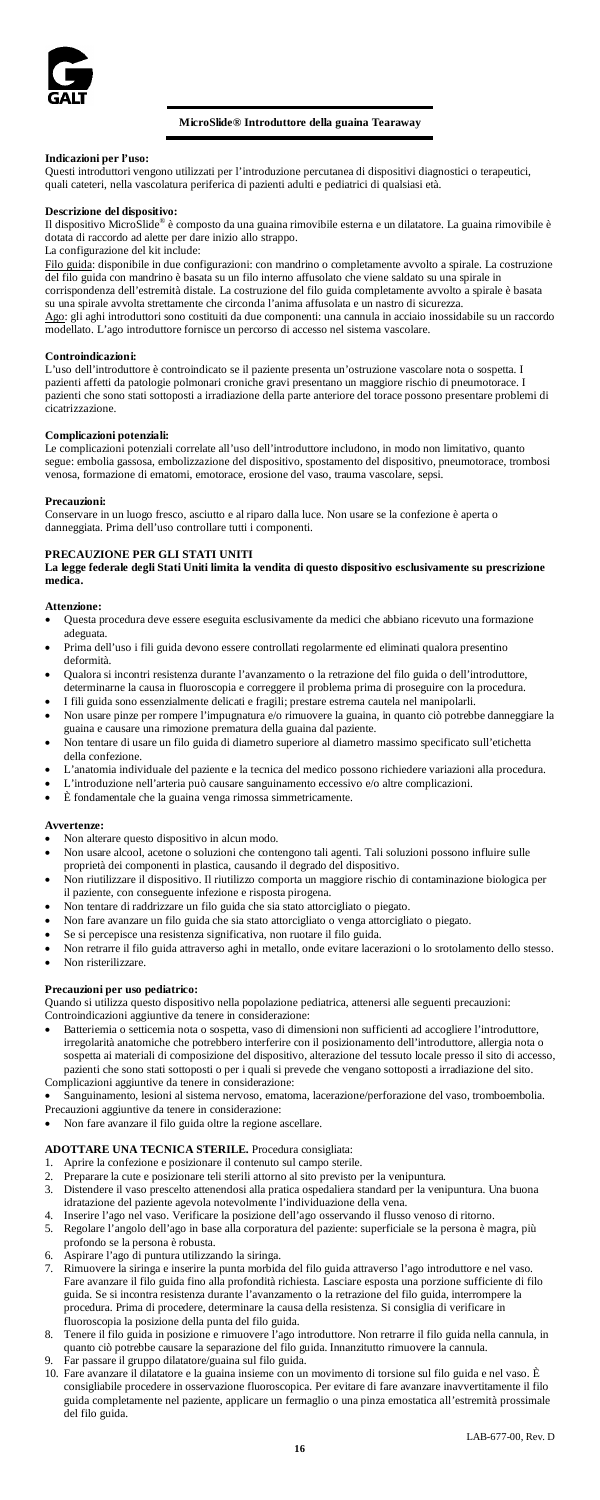

- 11. Rimuovere il dilatatore del vaso e il filo guida, lasciando la guaina in posizione nel vaso come condotto. Posizionare immediatamente un dito sull'orifizio della guaina rimasta in posizione, per evitare un sanguinamento eccessivo o una potenziale aspirazione d'aria.
- 12. Fare avanzare il catetere o il dispositivo attraverso la guaina e nel vaso.<br>Nota: se lo si desidera, lubrificare il dispositivo con un leggero strato di lubrificante sterile appropriato per<br>agevolarne il passaggio attr punta del dispositivo fuoriesce dall'estremità distale della guaina. Durante l'avanzamento di un dispositivo dotato di dentini o di punta a colletto è possibile percepire resistenza.

13. Una volta posizionato correttamente il catetere o altro dispositivo, rimuovere la guaina dal dispositivo utilizzando le estremità della guaina come impugnature e tirandole in modo che la guaina si separi<br>longitudinalme

**introduttore. Se è necessario retrarre il dispositivo, rimuovere prima la guaina e quindi estrarre delicatamente il dispositivo dal vaso. Ripetere la procedura di inserimento con un introduttore nuovo.** 

**Attenzione:** quando il filo guida si trova in un vaso, non fare avanzare l'anima mobile se la punta ha forma curva. Non torcere o forzare l'anima, in quanto una forza eccessiva può causare la penetrazione della spirale e danneggiare il vaso.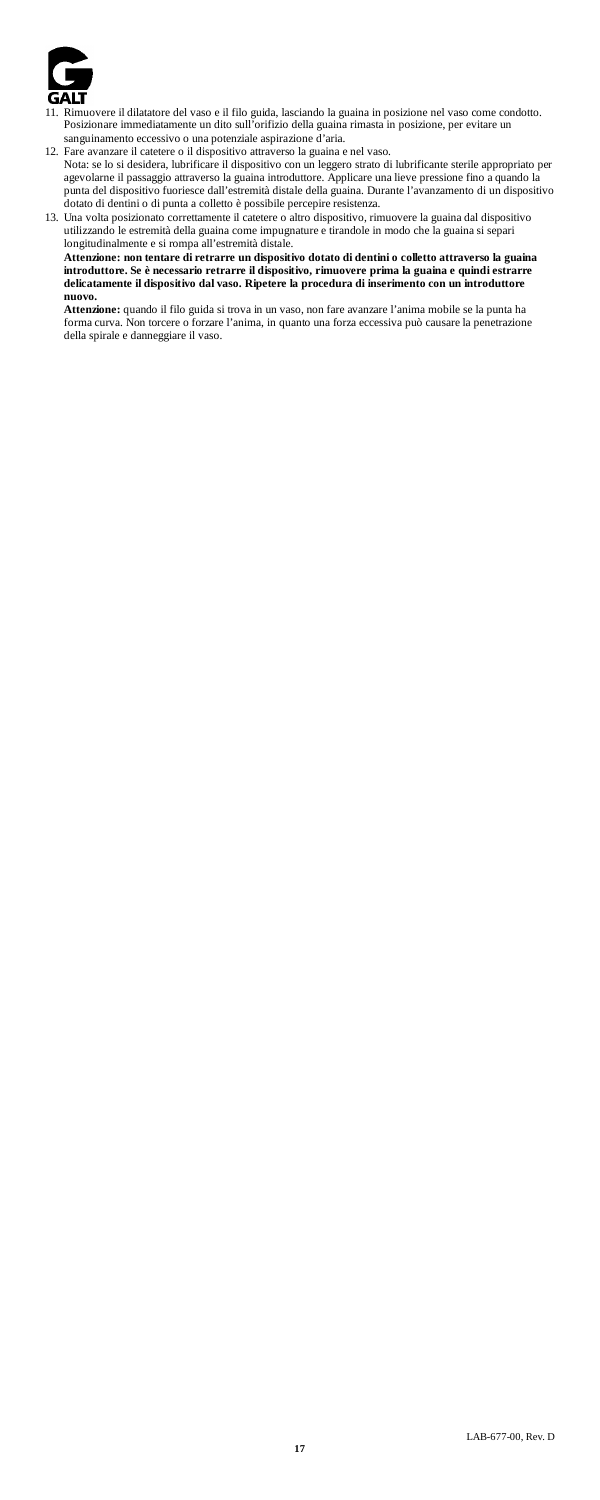

# **MicroSlide® Tearaway-hylseinnføringsenhet**

# **Bruksindikasjoner:**

Disse innføringsenhetene brukes til perkutan innføring av diagnostiske eller terapeutiske enheter, for eksempel katetere inn i den perifere vaskulaturen på voksne og pediatriske pasienter i alle aldre.

### **Beskrivelse av enheten:**

MicroSlide®-enheten består av en ytre hylse som kan rives av og en dilator. Tearaway-hylsen har en enhet med vinger for start av riften.

Sammensetningen av settet inneholder:

<u>Ledevaier</u>: Den kommer i to utgaver: Spindel eller fullt spolet. Spindelledevaier benytter en avsmalnet kjerne<br>som er loddet eller sveiset på en spole i den distale enden. Sammensetningen av fullt spolet ledevaier benytte

Nål: Innføringsnålene består av to deler: en kanyle i rustfritt stål med en formet hylse. Innføringsnålen oppretter tilgang til blodkar.

# **Kontraindikasjoner:**

Bruk av innføringsenheten er kontraindisert hvis pasienten har en kjent eller mistenkt obstruksjon i blodkaret. Det er økt risiko for pneumotoraks for pasienter som har en alvorlig kronisk lungesykdom. Dårlig tilheling kan bli resultatet for pasienter som har fått bestråling av fremre del av brystkassen.

# **Potensielle komplikasjoner:**

De potensielle komplikasjonene som gjelder bruk av innføringsenhet omfatter, men er ikke begrenset til, følgende: luftemboli, emboli i enheten, forskyvning av enheten, pneumotoraks, venetrombose, dannelse av hematom, hemotoraks, blodkarerosjon, skade på blodkar, sepsis.

### **Forholdsregler:**

Oppbevares på et tørt, mørkt og kjølig sted. Må ikke brukes hvis pakningen er åpnet eller skadet. Inspiser alle komponentene før bruk.

# **USA FORSIKTIG**

**Amerikansk føderal lov begrenser salget av denne enheten til salg fra eller på ordre fra en lege.**

- **Forsiktig:** Denne prosedyren må kun utføres av leger som har fått grundig opplæring i denne prosedyren.
- Ledevaiere må inspiseres rutinemessig før bruk og kastes hvis det finnes deformiteter i ledevaieren. • Hvis man møter motstand når man fører frem eller trekker tilbake ledevaieren eller innføringsenheten, må
- årsaken finnes ved fluoroskopi og korrigeres før man fortsetter med prosedyren.
- På grunn av ledevaierens delikate og skjøre natur må man utvise spesiell forsiktighet ved håndteringen. • Bruk ikke tang til å bryte håndtaket og/eller å fjerne hylsen, da dette kan skade hylsen og føre til for tidlig tilbaketrekking av hylsen fra pasiente
- Forsøk ikke å bruke en ledevaier over den maksimale diameteren angitt på pakningen.
- Individuell pasientanatomi og legeteknikk kan kreve avvik i prosedyren.
- Innsetting i arterien kan føre til betydelig blødning og/eller andre komplikasjoner.
- Symmetrisk fjerning av hylsen er kritisk.

### **Advarsler:**

- Denne enheten må ikke endres på noen måte.
- Bruk ikke alkohol, aceton eller løsninger som inneholder disse stoffene. Disse løsningene kan påvirke egenskapene til plastkomponentene og føre til nedbrytning av enheten.
- Denne enheten må ikke gjenbrukes. Gjenbruk vil gi økt biokontamineringsrisiko for pasienten som kan føre til infeksjoner eller pyrogeniske reaksjoner.
- Forsøk ikke å rette ut en vaier som har blitt knekt eller bøyd.
- Før ikke inn en ledevaier som er knekt eller blir knekt eller bøyd.
- Roter ikke ledevaieren dersom du føler betydelige motstand.
- Trekk ikke tilbake ledevaieren gjennom metallnåler, ledevaieren kan kuttes eller rakne.
- Må ikke steriliseres på nytt.

**Pediatriske forholdsregler:** atriske pasienter, må man overholde følgende forholdsregler:

Ytterligere kontraindikasjoner som må vurderes:

- Tilstedeværelse av bakteremi eller septikemi (eller mistenkt), blodkarstørrelse er utilstrekkelig for å gi plass til størrelsen på innføringsenheten, anatomiske uregelmessigheter kan vanskeliggjøre plassering av<br>innføringsenheten, pasienten er eller mistenkes å være allergisk mot stoffer som finnes i enheten,<br>sammenbrudd av lok få bestråling av stedet.
- Ytterligere komplikasjoner som må vurderes:
- Blødning, nerveskade, hematom, blodkarrift/-perforering, tromboembolisme.
- Ytterligere forholdsregler som må vurderes: Før ikke inn ledevaieren forbi armhuleregionen.
- 
- **BRUK STERIL TEKNIKK,** en foreslått prosedyre:
- 
- 1. Åpne pakningen og plasser innholdet på et sterilt område. 2. Klargjør huden og draper i området for planlagt venepunksjon.
- 3. Forstørr ønsket blodkar i henhold til standard sykehuspraksis for venepunksjon.. Venen vil bli mye lettere
- å finne hvis pasienten er godt hydrert. 4. Sett inn nålen i blodkaret. Nåleposisjonen bør kontrolleres ved å observere veneblodreturen.
- 5. Vinkelen på nålen må justeres avhengig av pasientens kroppsbygning. grunt i en tynn person, dypere i en kraftig person.
- 6. Aspirer punkteringsnålen med sprøyten.
- 7. Fjern sprøyten og sett inn den myke spissen på ledevaieren gjennom innføringsnålen nålen og inn i blodkaret. Før ledevaieren inn til ønsket dybde. La en passende del av ledevaieren være eksponert. Ledevaieren må aldri føres frem eller trekkes tilbake hvis man møter motstand. Bestem årsaken til motstanden før du fortsetter. Fluoroskopisk kontroll av innføringen av ledevaierspissen foreslås. 8. Hold ledevaieren på plass og fjern innføringsnålen. Trekk ikke tilbake ledevaieren i kanylen, da dette kan
- føre til separasjon av ledevaieren. Kanylen må fjernes først.
- Tre dilator-/hylseenheten over ledevaieren.
- 10. Før dilatoren og hylsen sammen inn med en vridende bevegelse over ledevaieren og inn i blodkaret. Fluoroskopisk observasjon kan være tilrådelig. Dersom du fester en klemme eller hemostat til den proksimale enden på ledevaieren, vil dette hindre utilsiktet fremføring av ledevaieren helt inn i pasienten.
- 11. Fjern ledevaieren og blodkardilatoren og etterlat hylsen som en kanal inn i blodkaret. Plasser umiddelbart en finger over den gjenværende hylseåpningen for å hindre overdreven blødning eller mulig luftaspirasjon. 12. Før inn kateteret eller enheten, gjennom hylsen og inn i blodkaret.
- Merknad: Dersom det er ønskelig, kan enheten smøres med et tynt lag egnet sterilt smøremiddel for å lette passasjen gjennom innføringshylsen. Påfør moderat trykk inntil enhetsspissen passerer gjennom den distale enden av hylsen. Det kan føles litt motstand når man fører inn en enhet som har spisser eller en flensspiss.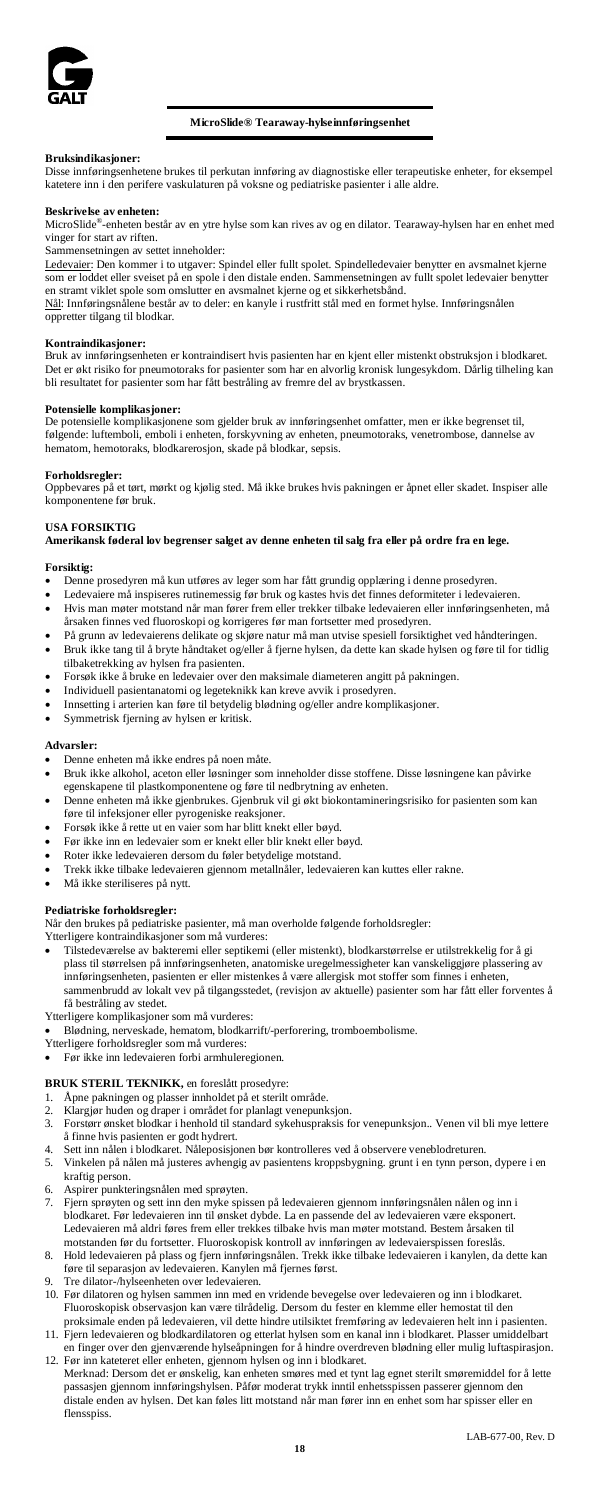

13. Når enheten, kateteret eller annen enhet, er riktig plassert, fjernes hylsen fra enheten med hjelp av endene<br>på hylsen som håndtak og man trekker i dem slik at hylsen skilles i lengderetningen og brekker i den<br>distale

**Forsiktig: Forsøk ikke å trekke enhet med spiss eller flens gjennom innføringshylsen. Hvis enheten må trekkes ut, fjernes hylsen først og deretter trekkes ledningen forsiktig ut av blodkaret. Gjenta** 

innsettingsprosedyren med en ny innføringsenhet.<br>Forsiktig: Når ledevaieren befinner seg i et blokkar, må du ikke føre den bevegelige kjernen frem<br>hvis spissen er i en buet form. Vri eller tving aldri kjernen, fordi for st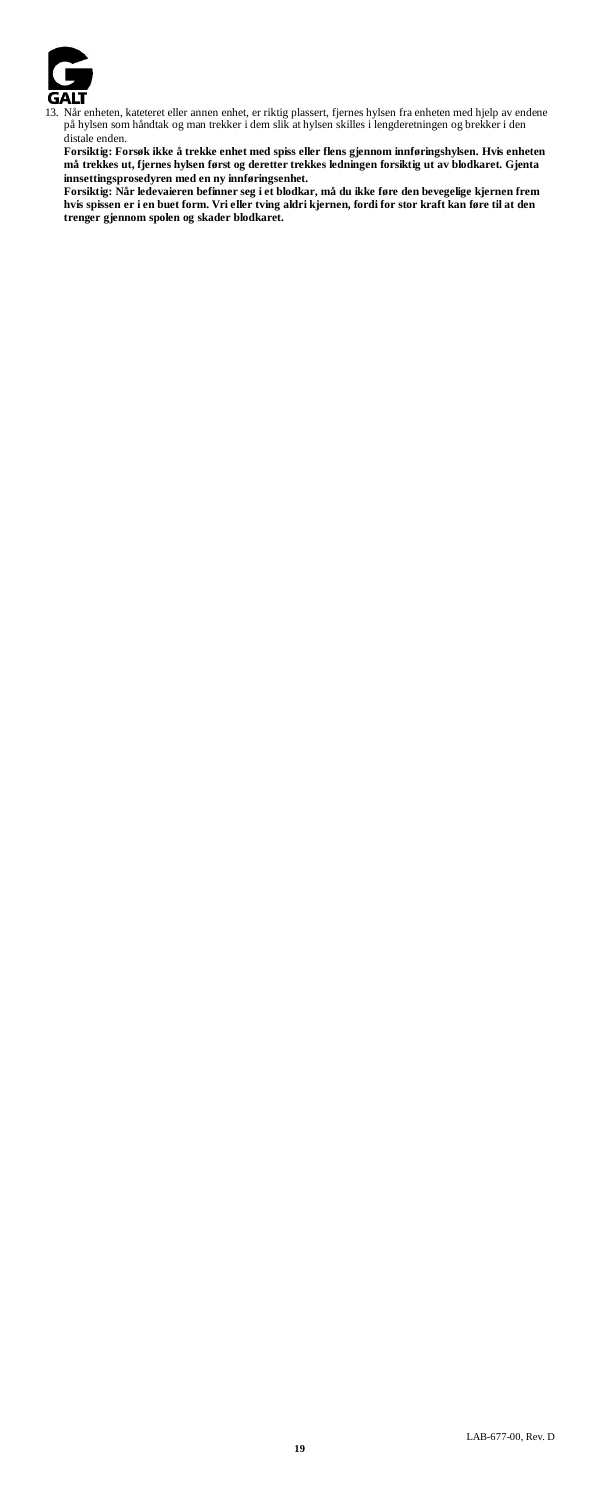

# **MicroSlide® Bainha Introdutora Tearaway**

# **Indicações de utilização:**

Estes introdutores são utilizados para a introdução percutânea de dispositivos de diagnóstico ou terapêuticos, como cateteres, nos vasos periféricos de doentes adultos e pediátricos de todas as idades.

**Descrição do dispositivo:**<br>O dispositivo MicroSlide® consiste numa bainha de rasgar externa e num dilatador. A bainha de rasgar dispõe de um conector elevado para iniciar o rasgo.

A configuração do kit inclui:

<u>Fio-guia</u>: Existem duas configurações; Mandril ou Completamente Enrolado. A construção do fio-guia<br>Mandril utiliza um fio de núcleo cónico que é soldado a uma espiral na extremidade distal. A construção do<br>fio-guia Comple segurança.

Agulha: As agulhas do introdutor são constituídas por dois componentes: uma cânula em aço inoxidável com um conector demasiado moldado. A agulha do introdutor fornece um caminho de acesso para os vasos.

### **Contra-indicações:**

A utilização do introdutor está contra-indicada se o doente tiver uma obstrução conhecida ou uma suspeita de obstrução no vaso. O risco de ocorrência de pneumotórax no doente que sofra de doença pulmonar crónica grave é maior. No doente que tenha sido submetido a irradiação na parte anterior do tórax, a cicatrização .<br>poderá ser má

### **Potenciais complicações:**

As potenciais complicações relacionadas com a utilização do introdutor incluem, entre outras: embolia gasosa, embolia do dispositivo, desalojamento do dispositivo, pneumotórax, trombose da veia, formação de hematoma, hemotórax, erosão do vaso, trauma dos vasos, sepsia.

## **Precauções:**

Guarde num local seco, escuro e fresco. Não utilize se a embalagem estiver aberta ou danificada. Inspeccione todos os componentes antes de os utilizar.

# **PRECAUÇÃO PARA OS EUA**

**A lei federal dos EUA só permite a venda deste dispositivo a médicos ou mediante receita médica.**

# **Cuidados a ter:**

- Este procedimento só deve ser realizado por médicos com a devida formação.
- Os fios-guia devem ser rotineiramente inspeccionados antes de serem utilizados e eliminados se apresentarem qualquer deformação.
- Se o utilizador sentir resistência ao avançar ou retirar o fio-guia ou o introdutor, determine a causa por fluoroscopia e corrija-a antes de continuar o procedimento.
- Devido à natureza delicada e frágil dos fios-guia, deve ter cuidados adicionais no seu manuseamento.
- Não utilize uma pinça para quebrar a pega e/ou rasgar a bainha, visto que isso pode danificar a bainha e provocar uma saída prematura da bainha do corpo do doente. • Não tente utilizar um fio-guia com um diâmetro máximo superior ao especificado no rótulo da
- embalagem. • A anatomia individual do doente e a técnica utilizada pelo médico poderão exigir variações no
- procedimento.
- A introdução na artéria pode provocar hemorragia excessiva e/ou outras complicações.
- É vital que a bainha seja rasgada de forma simétrica.

### **Advertências:**

- Não modifique este dispositivo de forma alguma.
- Não utilize álcool, acetona ou soluções que contenham estes agentes. Essas soluções podem afectar as propriedades dos componentes de plástico resultando na degradação do dispositivo.
- Não reutilize este dispositivo. A reutilização resultará num maior risco de biocontaminação para o doente resultando em infecção ou resposta pirogénica.
- Não tente endireitar um fio que tenha sido torcido ou dobrado.
- Não avance um fio-guia que esteja torcido ou que fique torcido ou dobrado.
- Não rode o fio-guia se sentir resistência significativa.
- Não retire o fio-guia através de agulhas metálicas; o fio-guia poderá fracturar-se ou desfazer-se.
- Não reesterilize

**Precauções pediátricas:** Quando utilizado na população pediátrica, respeite as seguintes precauções:

Outras contra-indicações a considerar:

• Presença de bacteremia ou septicemia (ou suspeita de), O tamanho do vaso é insuficiente para o tamanho do introdutor, Irregularidades anatómicas podem interferir na colocação do introdutor, O doente é alérgico, ou há suspeita de ser alérgico, a materiais contidos no dispositivo, Perturbação do tecido no local de acesso, Doentes que tenham sido submetidos, ou que se preveja venham a ser submetidos, a radiação no local.

Outras complicações a considerar:

• Hemorragia, lesões nos nervos, hematoma, laceração/perfuração dos vasos, tromboembolia.

Outras precauções a considerar:

• Não avance o fio-guia para além da região axilar.

# **UTILIZE UMA TÉCNICA ESTERILIZADA.** Uma sugestão de procedimento:

- 1. Abra a embalagem e coloque o conteúdo no campo esterilizado.
- en a construesa e coloque um pano cirúrgico na área prevista para a punção venosa, conforme pretendido.<br>2. Prepare a pele e coloque um pano cirúrgico na área prevista para a punção venosa, conforme pretendido.<br>3. Distenda 3. Distenda o vaso em causa de acordo com a prática hospitalar padrão para punções venosas. Será muito
- mais fácil localizar a veia se o doente estiver bem hidratado. 4. Introduza a agulha no vaso. A posição da agulha deve ser verificada através da observação do retorno do
- sangue venoso. 5. O ângulo da agulha deve ser ajustado em função da constituição do doente: menos profundo numa pessoa
- magra, mais profundo numa pessoa forte.
- 6. Aspire a agulha de punção utilizando a seringa.
- 7. Retire a seringa e introduza a ponta mole do fio-guia no vaso, através da agulha introdutora. Avance o fioguia até à profundidade necessária. Deixe uma parte adequada do fio-guia exposta. Em circunstância alguma deve avançar ou retirar o fio-guia se sentir resistência. Determine a causa da resistência antes de continuar. Sugere-se a verificação fluoroscópica da ponta do fio-guia.
- 8. Segure o fio-guia no devido lugar e retire a agulha introdutora. Não retire o fio-guia de volta para dentro da cânula, pois pode resultar na separação do fio-guia. Primeiro, deve retirar a cânula. 9. Passe o conjunto do dilatador/bainha sobre o fio-guia.
- 
- 10. Avance o dilatador e a bainha em conjunto com um movimento de torção sobre o fio-guia e para dentro do vaso. Poderá ser aconselhável recorrer à observação fluoroscópica. Se fixar uma pinça hemostática na extremidade proximal do fio-guia, vai impedir o avanço inadvertido da totalidade do fio-guia para dentro do doente.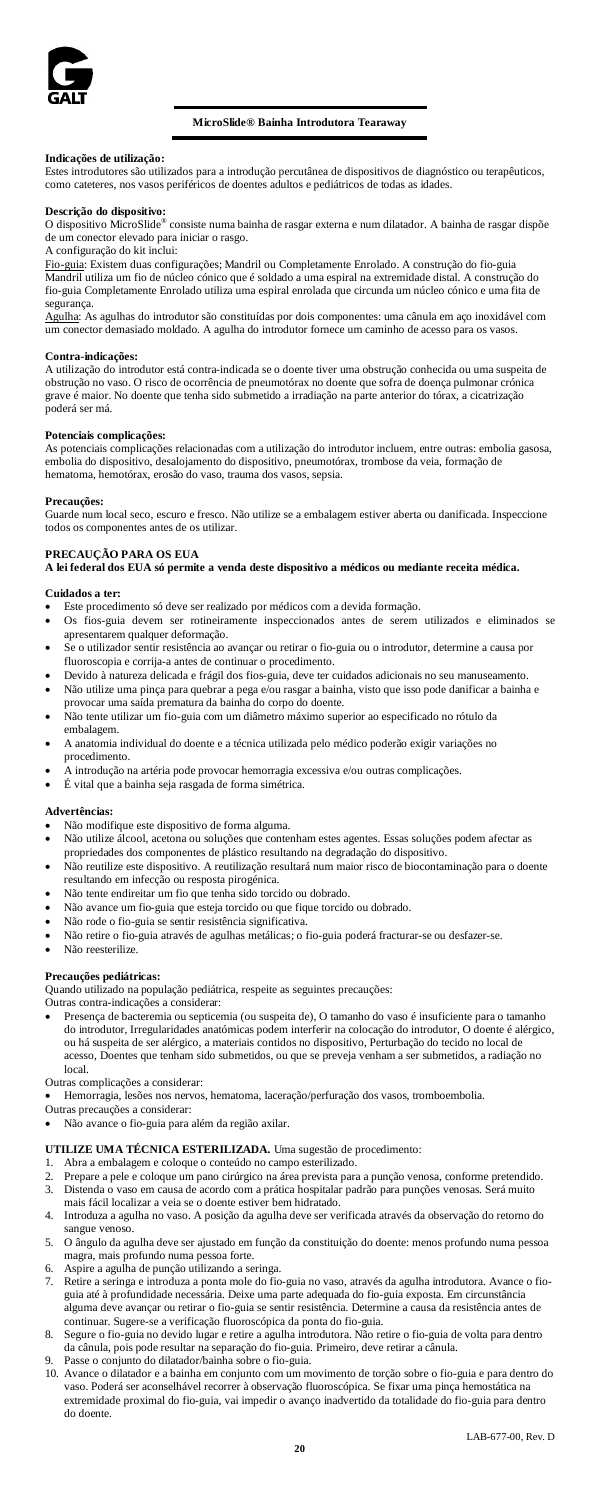

- 11. Retire o dilatador de vasos e o fio-guia, deixando a bainha como canal para o vaso. Coloque imediatamente um dedo sobre o orifício da restante bainha para evitar uma hemorragia excessiva ou a eventual aspiração de ar.
- 12. Avance o cateter ou dispositivo transvenoso através da bainha e para dentro do vaso.<br>Nota: Se quiser, lubrifique o dispositivo com uma fina camada de lubrificante esterilizado apropriado para<br>facilitar a passagem pela com dentes ou uma ponta com rebordo.

13. Quando o cateter ou outro dispositivo estiver devidamente localizado, rasgue a bainha e separe-a do<br>dispositivo utilizando as extremidades da bainha como pegas e puxando-as de modo a que a bainha se<br>separe longitudinal tiver de retirar o dispositivo, retire primeiro a bainha e depois puxe o dispositivo suavemente para<br>fora do vaso. Repita o procedimento de introdução com um novo introdutor.<br>Cuidado: Quando o fio-guia estiver num vaso, nã **e danificar o vaso.**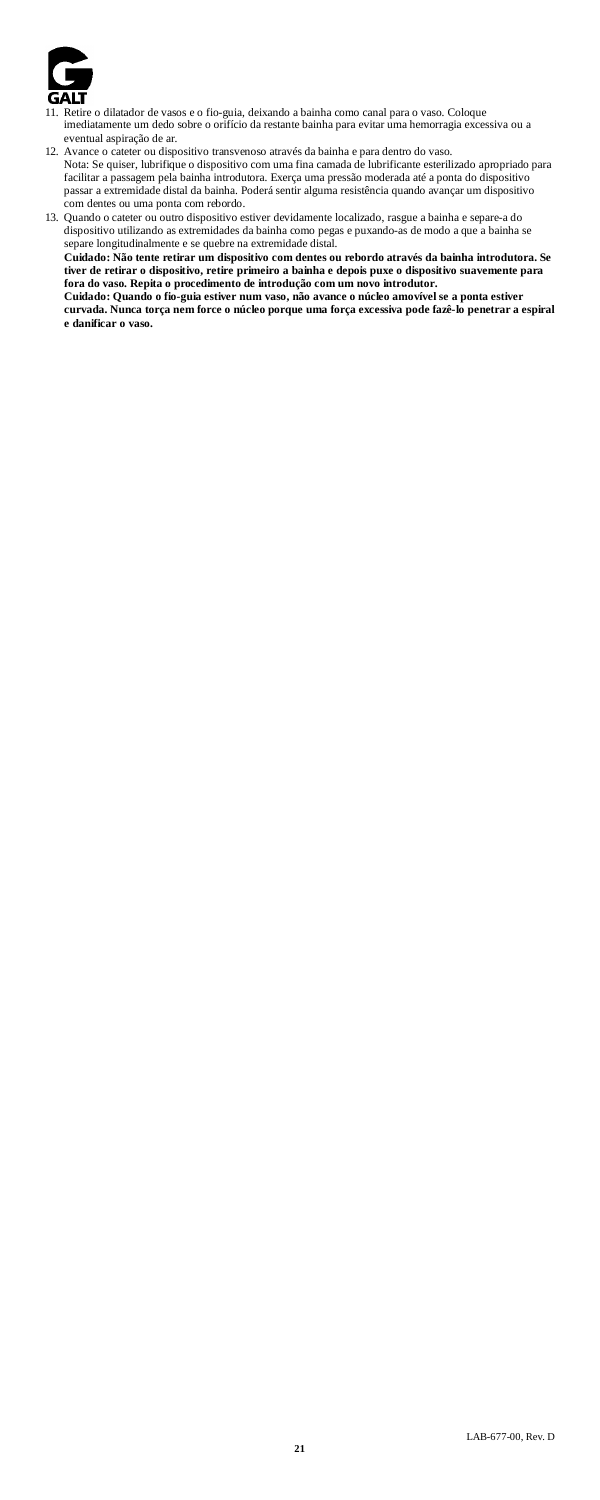

# **MicroSlide® Introductor de funda Tearaway**

**Indicaciones de uso:** Estos introductores se utilizan para la inserción percutánea de dispositivos de diagnóstico o terapéuticos, como por ejemplo catéteres en la vasculatura periférica de pacientes adultos y pediátricos de todas las edades.

**Descripción del dispositivo:** El dispositivo MicroSlide® consiste en una funda Tearaway exterior y en un dilatador. La funda Tearaway tiene un conector de tipo mariposa que se utiliza para iniciar el desgarro.

# El kit incluye los siguientes dispositivos:

Alambre guía: se encuentra disponible en dos modelos, de mandril o completamente helicoidal. El modelo de alambre guía de mandril emplea un alambre de núcleo cónico soldado a una espiral que se encuentra en el extremo distal. El modelo de alambre guía completamente helicoidal emplea una espiral enrollada con firmeza que rodea un núcleo cónico y una cinta de seguridad.

Aguja: las agujas introductoras están compuestas de dos piezas, una cánula de acero inoxidable y un conector sobremoldeado. La aguja introductora proporciona una ruta de acceso hacia la vasculatura.

### **Contraindicaciones:**

El uso del introductor está contraindicado en pacientes con obstrucción conocida o presunta del va sanguíneo. Existe un mayor riesgo de neumotórax para el paciente con neumopatía crónica grave. Puede producirse una mala cicatrización en pacientes que hayan sido tratados con radiación en la zona torácica anterior.

# **Posibles complicaciones:**

Las posibles complicaciones en relación con el uso del introductor incluyen, entre otras, las siguientes: embolia gaseosa, embolia causada por el dispositivo, desplazamiento del dispositivo, neumotórax, trombosis de la vena, formación de hematomas, hemotórax, erosión vascular, traumatismo de los vasos sanguíneos y septicemia.

**Precauciones:** Guardar en un lugar seco, oscuro y frío. No utilizar si el envase está abierto o dañado. Inspeccionar todos los componentes con anterioridad a su uso.

**AVISO PARA EE. UU.: Las leyes federales de los Estados Unidos restringen la venta de este dispositivo a médicos o a una orden facultativa.**

# Aviso

- Este procedimiento únicamente deben llevarlo a cabo especialistas con la debida formación en dicho procedimiento. • Los alambres guía deben inspeccionarse de manera sistemática antes de su uso y desecharse en caso de
- encontrar algún tipo de deformación en los mismos.
- Si al avanzar o extraer el alambre guía o el introductor se encontrara algún tipo de resistencia, determine la causa mediante radioscopia y corríjala antes de continuar con el procedimiento. • Debido a la naturaleza delicada y frágil de los alambres guía, estos deben manipularse con extremo
- cuidado.
- No utilice fórceps para romper el mango o retirar la funda ya que esto podría dañar la funda propiamente dicha y provocar una explantación prematura de la misma.
- No intente utilizar un alambre guía con un diámetro mayor del especificado en la etiqueta del envase. • Las características anatómicas propias del paciente y la técnica del especialista pueden hacer necesarias
- ciertas variaciones operativas. La inserción en la arteria puede provocar una hemorragia excesiva u otras complicaciones.
- La retirada simétrica de la funda es un aspecto crítico.

### **Advertencias:**

- No alterar el dispositivo de ninguna forma.<br>• No utilizar alcohol, acetona o soluciones qu
- No utilizar alcohol, acetona o soluciones que contengan dichos agentes. Estas soluciones pueden afectar a las propiedades de los componentes plásticos, lo que daría como resultado la degradación del dispositivo. • No reutilizar el dispositivo. Su reutilización aumentará el riesgo de biocontaminación para el paciente, lo
- que puede dar lugar a una infección o a una respuesta pirógena.
- No intentar enderezar un alambre que se haya doblado o torcido.
- No avanzar un alambre guía que esté doblado o que se haya doblado o torcido. • No girar el alambre guía si se encuentra una resistencia importante.
- No retirar el alambre guía a través de agujas metálicas; el alambre guía podría cortarse o desenrollarse.
- No reesterilizar.

# **Precauciones en pacientes pediátricos:**

- Si se utiliza en pacientes pediátricos, respete las siguientes precauciones: Contraindicaciones adicionales que deben tenerse en cuenta:
- 
- Presencia de bacteriemia o septicemia (o sospecha de alguna de ellas), tamaño del vaso insuficiente para alojar el introductor, irregularidades anatómicas que pudieran interferir con la colocación del introductor; alergia conocida o presunta del paciente a los materiales contenidos en el dispositivo, trastorno del tejido local en la zona de acceso, pacientes que han recibido o que tienen que recibir radioterapia en la zona. Complicaciones adicionales que deben tenerse en cuenta:
- Hemorragia, lesión nerviosa, hematoma, laceración o perforación del vaso, tromboembolia.
- Avisos adicionales que deben tenerse en cuenta:
- No avance el cable guía más allá de la región axilar.

**USAR UNA TÉCNICA ESTÉRIL.** Se sugiere el siguiente procedimiento:

- 
- 1. Abra el envase y coloque el contenido sobre el campo estéril. 2. Prepare la piel y coloque paños quirúrgicos en la zona prevista para la venopunción, según se desee.
- 3. Dilate el vaso elegido de acuerdo con la práctica estándar en su centro para la venopunción. La vena será mucho más fácil de localizar si el pacien 4. Inserte la aguja en el vaso. La posición de la aguja debe verificarse con la observación del retorno de
- sangre venosa.
- 5. El ángulo de la aguja debe ajustarse teniendo en cuenta la constitución del paciente: poco profundo en una persona delgada, y más profundo en una persona de complexión gruesa. 6. Aspire la aguja de punción con la jeringa.
- 
- 7. Retire la jeringa e inserte la punta blanda del alambre guía a través de la aguja introductora al interior del vaso.<br>Avance el alambre guía hasta la profundidad necesaria. Deje expuesto una cantidad adecuada de alambre En caso de encontrar algún tipo de resistencia, el alambre guía no debe ni avanzarse ni extraerse. Determine la causa de la resistencia antes de continuar. Se sugiere utilizar radioscopia para verificar la posición de la punta
- del alambre guía.<br>8. Sujete en posición el alambre guía y retire la aguja introductora. No retire el alambre guía al interior de la<br>cánula ya que esto podría provocar la separación del alambre guía. La cánula debe retir lugar.
- 9. Enrosque el conjunto de dilatador/funda sobre el alambre guía.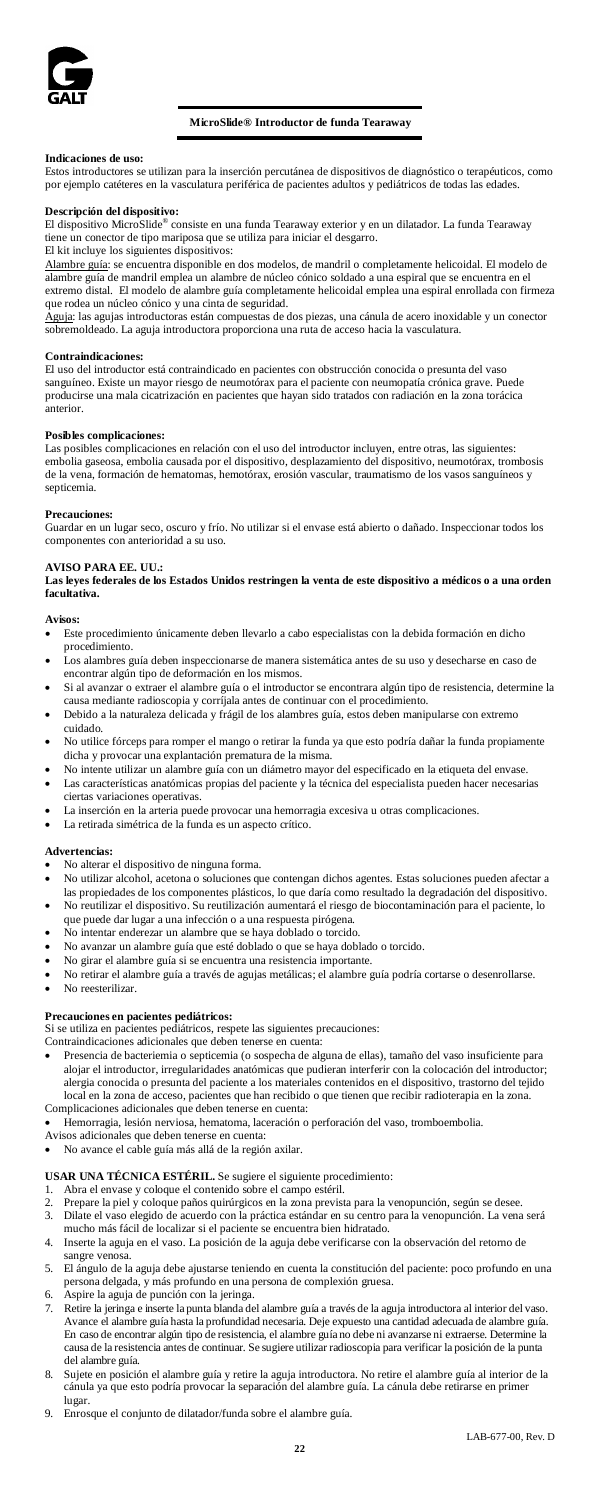

- 10. Avance el dilatador y la funda conjuntamente, usando un movimiento de giro alrededor del alambre guía y hacia el interior del vaso. Es aconsejable llevar a cabo esta operación con referencia radioscópica. Si coloca una pinza o pinza hemostática en el extremo proximal del alambre guía, evitará avanz
- completo, y de forma inadvertida, el alambre guía hacia el interior del paciente.<br>11. Retire el alambre guía y el dilatador de vasos, dejando la funda como un conducto dentro del vaso.<br>Coloque de inmediato un dedo sobre el una posible aspiración de aire.
- 12. Avance el catéter o el dispositivo en cuestión a través de la funda y hacia el interior del vaso. Nota: Si lo desea, lubrique el dispositivo con una ligera capa de lubricante estéril apropiado con objeto de<br>facilitar el paso a través de la funda del introductor. Aplique una presión moderada hasta que la punta del<br>dispo
- dispositivo dentado o una punta con aleta. 13. Una vez que el dispositivo, catéter u otro dispositivo se encuentre debidamente colocado, retire la funda del dispositivo; para ello emplee los extremos de la funda como asas y tire de los mismos de forma que la funda se separe longitudinalmente y se rompa en el extremo distal. **Aviso: No intente retirar un dispositivo dentado o con aleta a través de la funda del introductor. Si**  es necesario retirar el dispositivo, retire primero la funda y luego extraiga suavemente el dispositivo<br>del vaso. Repita el procedimiento de inserción con un introductor nuevo.<br>Aviso: Cuando el alambre guía se encuentre en **punta presenta forma curvada. No retuerza ni fuerce nunca el núcleo, ya que una fuerza excesiva podría provocar que penetrara la espiral y dañara el vaso.**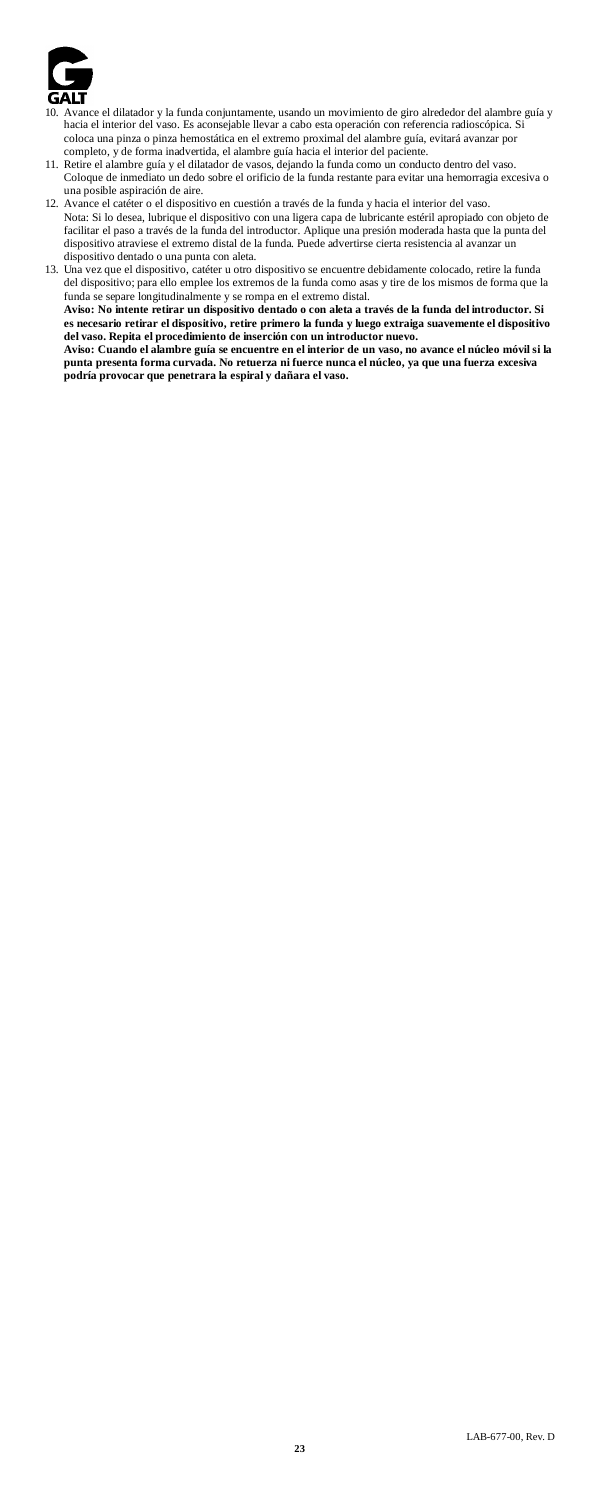

# **MicroSlide® Introducer med tear-away-hylsa**

**Indikationer för användning:** Denna introducer är avsedd för perkutant införande av diagnos- eller behandlingsenheter, till exempel katetrar, i kranskärlsystemet hos barn och vuxna patienter i alla åldrar.

### **Enhetsbeskrivning:**

MicroSlide®-enheten består av en yttre avdragbar mantel och en dilator. Den avdragbara manteln har ett vingförsett nav för att initiera avdragningen.

# Setets konfiguration innefattar:

Styrtråd: Det finns två konfigurationer; Dorn eller Helt lindad. Dornstyrtrådens konstruktion använder en avsmalnad kärntråd, som är lödd eller svetsad på en spole vid den distala änden. Den helt lindade stytrådens konstruktion använder en tätt lindad spole som omger en avsmalnad kärna och ett säkerhetsband. Nål: Införingsnålar består av två komponenter: en rostfri kanyl med ett övergjutet nav. Införingsnålen ger en åtkomstbana in i vaskulaturen.

### **Kontraindikationer:**

Introducern ska inte användas om patienten har ett känt eller misstänkt stopp i kärlet. Det finns en ökad risk för pneumotorax hos patienter med grav kronisk lungsjukdom. Dålig läkning kan uppstå hos patienter vars främre bröstkorg har strålbehandlats.

# **Möjliga komplikationer:**

Möjliga komplikationer vid användning av introducern omfattar, men är inte begränsade till, följande: luftemboli, apparatemboli, apparatförskjutning, pneumothorax, ventrombos hematom, hemothorax, kärlerosion, kärltrauma, sepsi

### **Försiktighetsåtgärder:**

Förvaras torrt, mörkt och svalt. Får ej användas om förpackningen är bruten eller skadad. Kontrollera alla komponenter före användning.

# **FÖRSIKTIGHETSÅTGÄRD I USA**

**Enligt federala lagar (USA) får denna enhet endast säljas av eller efter förskrivning av läkare.**

# **Försiktigt:**

- Denna procedur får endast utföras av kliniker med omfattande utbildning i proceduren.
- Kontrollera ledarna regelbundet före användning och kassera dem om de uppvisar några felaktigheter. • Om du känner ett motstånd när du för in eller drar ut ledaren eller introducern ska du fastställa orsaken
- med hjälp av röntgen och åtgärda orsaken innan du fortsätter med proceduren.
- Eftersom ledarna är sköra och ömtåliga ska du vara mycket försiktig när du hanterar dem. • Använd inte tänger för att bryta handtaget och/eller ta bort hylsan, eftersom det kan skada hylsan och göra att hylsan dras ut ur patienten för tidigt.
- Försök inte använda en större ledare än den maxdiameter som anges på förpackningsetiketten.
- Enskilda patienters anatomi och klinikerns teknik kan kräva olika procedurer.
- Införandet i artären kan orsaka omfattande blödning och/eller andra komplikationer.
- Det är viktigt att avlägsna hylsan symmetriskt.
- Enligt federala lagar får denna enhet endast säljas av eller efter förskrivning av läkare.

# **Varningar:**

- Denna enhet får inte ändras på något sätt.<br>• Använd inte alkohol, aceton eller lösning
- Använd inte alkohol, aceton eller lösningar som innehåller dessa medel. Sådana lösningar kan påverka plastkomponenternas egenskaper, vilket kan leda till att enheten skadas.
- Denna enhet får inte återanvändas. Om enheten återanvänds ökar patientens risk för biokontaminering, vilket kan leda till infektion eller feber.
- Försök inte räta ut en ledare som har krökts eller böjts.
- För inte in en ledare som har krökts eller som kröks eller böjs.
- Rotera inte ledaren om du känner ett betydande motstånd.
- Dra inte ut ledaren genom metallnålar. Ledaren kan då skäras av eller rivas upp.
- Får ej återsteriliseras.

**Försiktighetsåtgärder vid barnpatienter:** När introducern används på barn ska följande försiktighetsåtgärder vidtas:

Ytterligare kontraindikationer som ska övervägas:

- Vid bakteremi eller septikemi (eller misstanke därom), om kärlet inte är tillräckligt stort för introducerstorleken, vid anatomiska oregelbundenheter som kan störa introducerplaceringen, om patienten är allergisk mot material som ingår i enheten eller om allergi misstänks, om lokal vävnad vid
- åtkomststället har skadats, hos patienter där området har strålbehandlats eller kommer att strålbehandlas. Ytterligare komplikationer som ska övervägas: • Blödning, nervskada, hematom, laceration eller perforation av kärl, tromboembolism.
- 
- Ytterligare försiktighetsåtgärder som ska övervägas:
- För inte fram ledaren förbi armhålan.

- 
- **ANVÅND STERIL TEKNIK.** Föreslagen procedur:<br>1. Öppna förpackningen och placera innehållet på en steril yta.<br>2. Förbered huden och drapera området för den planerade venpunkteringen efter behov. 3. Vidga det valda kärlet i enlighet med sjukhusets rutiner för venpunktering. Det är mycket enklare att
- lokalisera venen om patienten är välhydrerad.
- 4. För in nålen i kärlet. Nålens position ska verifieras genom att venöst backflöde observeras. Vinkeln på nålen ska justeras beroende på patientens kroppsbyggnad: liten vinkel hos en smal person, större vinkel hos en kraftigt byggd person.
- 6. Aspirera punkteringsnålen med sprutan.
- 7. Avlägsna sprutan och för in den mjuka spetsen på ledaren genom introducernålen i kärlet. För in ledaren till önskat djup. Lämna lämplig längd av ledaren utanför kroppen. Ledaren får aldrig föras in eller dras ut om du stöter på motstånd. Fastställ orsaken till motståndet innan du fortsätter. Verifiering av ledarens spets rekommenderas.
- 8. Håll ledaren på plats och avlägsna introducernålen. Dra inte tillbaka ledaren i kanylen, det kan göra att ledaren delar sig. Du måste ta bort kanylen först. 9. Trä dilatator-/hylsenheten över ledaren.
- 
- 10. För in dilatatorn och hylsan tillsammans med en vridande rörelse över ledaren och in i kärlet. Observation menderas. Genom att fästa en klämma eller hemostat i änden av ledaren kan du undvika att oavsiktligt föra in ledaren helt i patienten.
- 11. Avlägsna kärldilatatorn och ledaren och lämna hylsan som ett rör in i kärlet. Placera omedelbart ett finger över den kvarvarande hylsans mynning för att förhindra omfattande blödning eller möjlig luftaspiration. 12. För in katetern eller enheten genom hylsan och in i kärlet.
- Obs! Vid behov kan du smörja enheten med ett tunt lager av lämpligt sterilt smörjmedel för att underlätta införandet genom introducerhylsan. Använd måttligt tryck tills enhetens spets förts igenom hylsans distala ände. Du kan känna ett visst motstånd när du för fram en enhet där spetsen har hakar eller en fläns.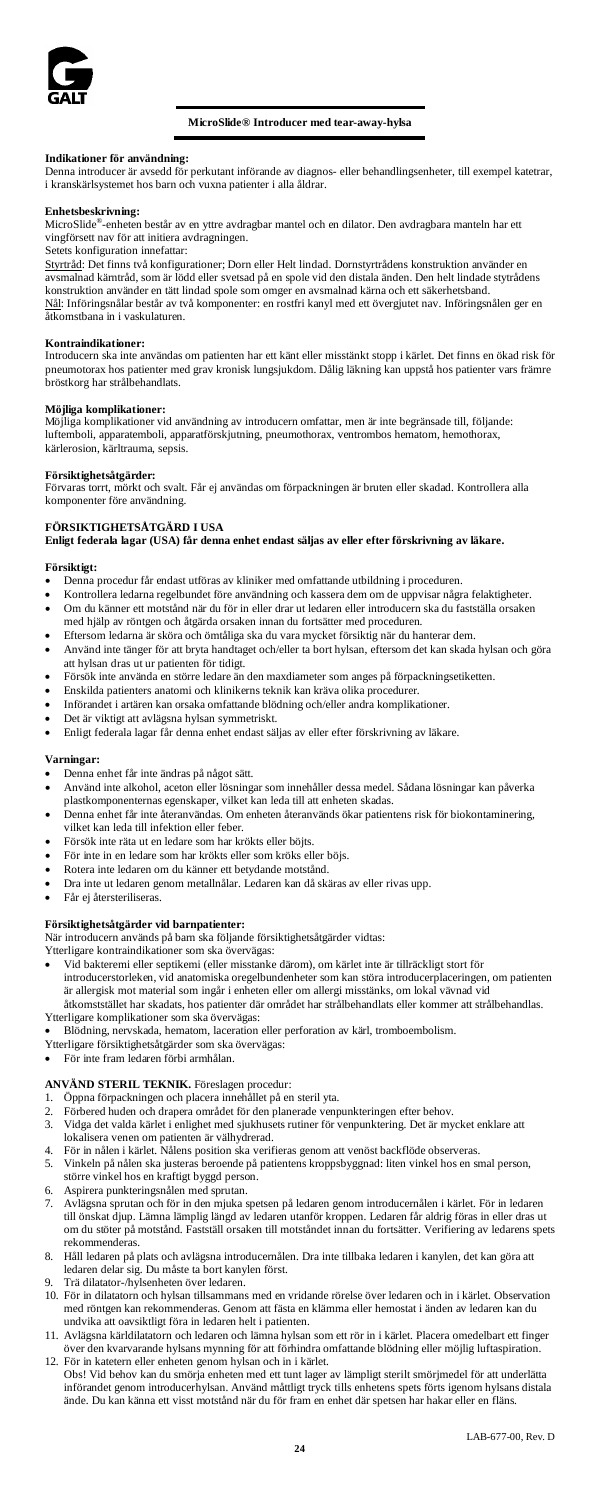

13. När enheten, katetern eller annan enhet har placerats korrekt ska du avlägsna hylsan från enheten genom att använda ändarna av hylsan som handtag och dra dem så att hylsan delas på längden och går sönder i

den distala änden.<br>Försiktigt: Försök inte dra ut en enhet där spetsen har hakar eller en fläns genom introducerhykan.<br>Om enheten måste dras ut ska du avlägsna hykan först och sedan försiktigt dra ut elektroden ur<br>kärlet.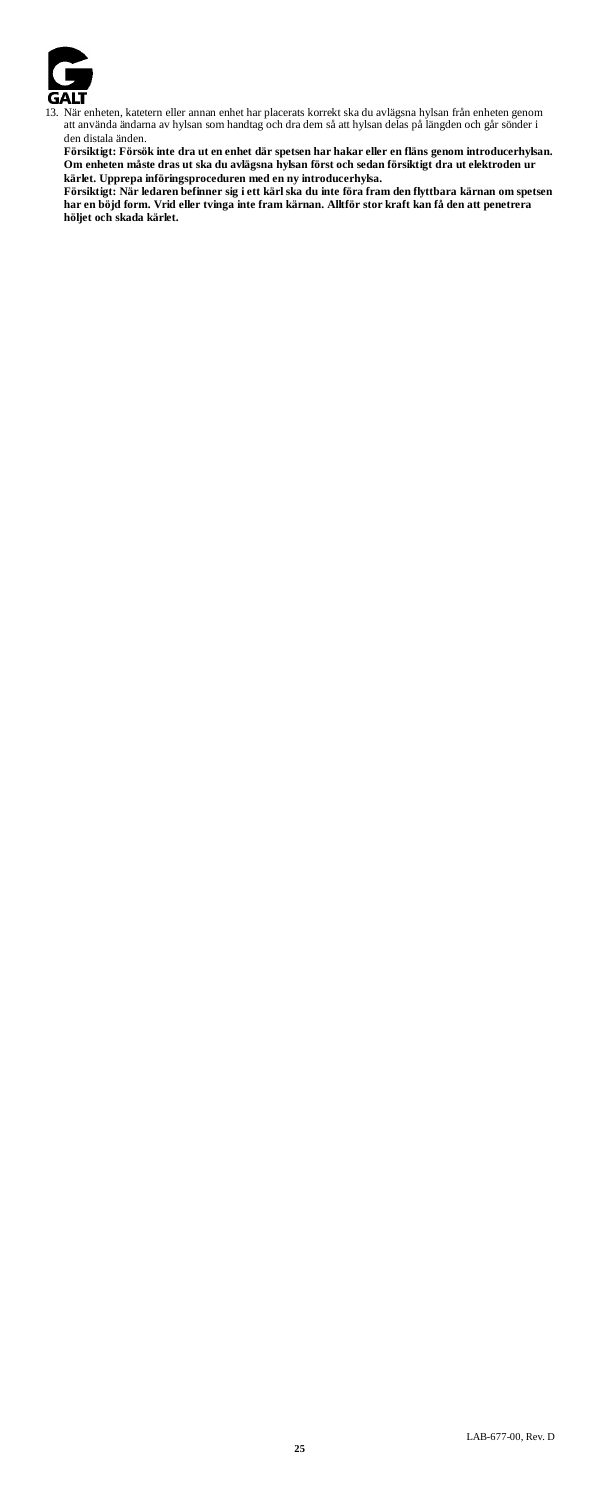

# **MicroSlide® Ayrılabilir Kılıf İntrodüseri**

# **Kullanım Endikasyonları:**

Bu introdüserler, tüm yaşlardaki yetişkin ve pediyatrik hastaların periferik damarına kateterler gibi tanı veya tedavi cihazlarının damara perkütan olarak yerleştirilmesi için kullanılır.

### **Cihaz Tanımı:**

MicroSlide® cihazı, bir dış ayrılabilir kılıf ve bir dilatörden oluşur. Ayrılabilir kılıf, ayrılmayı başlatmak için kelebek gövdeye sahiptir. Kit konfigürasyonu şunları içerir:

Kılavuz Tel: İki konfigürasyon mevcuttur; Mandrel veya Tam Kıvrımlı. Mandrel kılavuz tel yapısı, distal uçta<br>bir spirale lehimli veya kaynaklı konik çekirdek tel kullanır. Tam Kıvrımlı kılavuz tel yapısı, konik bir çekirdek ve bir güvenlik şeridini çevreleyen sıkıca sarılı bir spiral kullanır.

İğne: İntrodüser iğneleri iki bileşenden oluşur: üst kalıplama yapılmış bir göbeğe sahip paslanmaz çelik kanül.<br>İntrodüser iğnesi damar içine bir erişim yolu sağlar.

**Kontrendikasyonlar:**<br>Hastanın damarında bilinen veya şüpheli tıkanıklığı varsa introdüserin kullanımı kontrendikedir. Ciddi kronik akciğer rahatsızlığı olan hasta için yüksek pnömotoraks riski vardır. Ön göğüs bölgesinde ışınlama almış hastada iyileşme yetersiz olabilir.

# **Olası Komplikasyonlar:**

İntrodüserin kullanımı ile ilişkili olası komplikasyonlar aşağıdakileri içermektedir ancak bunlarla sınırlı değildir:

Hava embolisi, cihaz embolisi, cihazın yerinden çıkması, pnömotoraks, ven trombozu, hematom oluşumu, hemotoraks, damar erozyonu, damarlarda yaralanma, sepsis.

**Önlemler:**<br>Kuru, karanlık ve serin bir yerde saklayın. Ambalaj açılmışsa veya hasarlıysa kullanmayın. Kullanmadan önce<br>tüm bileşenleri inceleyin.

### **ABD DİKKAT**

**Federal (ABD) kanun, bu cihazın satışını bir hekim tarafından veya hekim talimatıyla yapılacak şekilde sınırlandırmaktadır.** 

# **Dikkat edilmesi gereken noktalar:**

- Bu prosedür sadece bu prosedür konusunda ayrıntılı eğitim almış klinisyenlerce gerçekleştirilmelidir. Kılavuz teller, kullanılmadan önce rutin bir şekilde incelenmeli ve kılavuz telde bir bozukluk olması durumunda atılmalıdır.
- Kılavuz teli veya introdüseri ilerletirken ya da geri çekerken dirençle karşılaşılırsa, prosedüre devam etmeden önce floroskopi ile nedenini belirleyin ve düzeltin.
- Kılavuz tellerin hassas ve kırılabilir yapısı nedeniyle kullanım sırasında fazladan özen gösterilmelidir.
- Kılıfa zarar verebileceği ve kılıfın zamanından önce hastadan geri çekilmesine yol açabileceği için tutacağı kırmak ve/veya kılıfı soymak için forseps kullanmayın. • Bir kılavuz teli ambalaj etiketinde belirtilen maksimum çapın üzerinde kullanmaya çalışmayın.
- 
- Farklı hasta anatomisi ve klinisyen tekniği prosedürel değişiklikler gerektirebilir.
- Artere yerleştirme aşırı kanamaya ve/veya diğer komplikasyonlara neden olabilir.
- Kılıfın simetrik bir şekilde soyulması son derece önemlidir.

# **Uyarılar:**

- Bu cihazda hiçbir şekilde değişiklik yapmayın.
- Alkol, aseton veya bu ajanları içeren çözeltiler kullanmayın. Bu çözeltiler plastik bileşenlerin özelliklerini etkileyebilir ve cihazın bozulmasına neden olabilir.
- Bu cihazı yeniden kullanmayın. Yeniden kullanılması, hastada enfeksiyon veya pirojenik tepkiye yol açan biyokontaminasyon riskinde artışa neden olur. • Kıvrılmış veya bükülmüş bir teli düzeltmeye çalışmayın.
- 
- Önceden kıvrılmış veya kıvrılmış veya bükülmüş hale gelen bir kılavuz teli ilerletmeyin.
- Belirgin direnç hissedildiğinde kılavuz teli döndürmeyin.
- Kılavuz teli metal iğneler yoluyla geri çekmeyin; kılavuz tel kopabilir veya açılabilir.
- Yeniden sterilize etmevin.

# **Pediyatrik Önlemler:**

Pediyatrik hastalarda Kullanıldığında aşağıdaki önlemlere uyun: Dikkate alınması gereken Ek Kontrendikasyonlar:

- Bakteriyemi veya septisemi varlığı (veya şüphelenilmesi), İntrodüser boyutuna yetersiz uyum sağlayan damar boyutu, Anatomik düzensizlikler introdüser yerleşimine engel olabilir, Cihazda bulunan<br>malzemelere karşı alerjik olduğu bilinen veya alerjik olduğundan şüphelenilen hasta, Erişim bölgesindeki lokal dokunun bozulması, (mevcut olanda revizyon) Bölgede radyasyonla karşılaşmış veya karşılaşması öngörülen hastalar.
- Dikkate alınması gereken Ek Komplikasyonlar:

• Kanama, Sinir yaralanması, Hematom, Damar laserasyonu/perforasyonu, Tromboemboli.

- Dikkate alınması gereken Ek Tedbirler:
- Kılavuz teli aksiller bölgeyi geçecek şekilde ilerletmeyin.

- 
- **STERİL TEKNİK KULLANIN, Ö**nerilen prosedür:<br>1. Ambalajı soyarak açın ve içindekileri steril bir alana yerleştirin.<br>2. Cildi hazırlayın ve öngörülen damar kesme bölgesini istendiği gibi örtün.
- 3. Damar kesme için standart hastane uygulaması uyarınca seçilen damarı şişirin. Hasta yeterli su almışsa damarın yerini bulmak çok daha kolay olacaktır.
- 4. İğneyi damara yerleştirin. İğne konumu venöz kan dönüşü gözlemlenerek doğrulanmalıdır.
- 5. İğnenin açısı, hastanın yapısına bağlı olarak ayarlanmalıdır: zayıf bir kişide yüzeysel, kilolu bir kişide daha derin.
- 6. Şırınga kullanarak delme iğnesini aspire edin.
- 7. Şırıngayı çıkarın ve kılavuz telin yumuşak ucunu introdüser iğnesinden damara yerleştirin. Kılavuz teli istenen derinliğe ilerletin. Uygun ölçüde kılavuz teli açıkta bırakın. Dirençle karşılaşıldığında kılavuz tel asla ilerletilmemeli veya geri çekilmemelidir. Devam etmeden önce direncin nedenini belirleyin. Kılavuz tel ucu için floroskopik doğrulama önerilir.
- 8. Kılavuz teli olduğu yerde tutun ve introdüser iğnesini çıkarın. Kılavuz telin ayrılmasına neden olacağı için kılavuz teli kanül içerisine geri çekmeyin. İlk önce kanül çıkarılmalıdır.
- 9. Dilatör/kılıf tertibatını kılavuz tel üzerinden geçirin.
- 10. Dilatörü ve kılıfı döndürme hareketi ile kılavuz tel üzerinden damarın içine doğru ilerletin. Floroskopik gözlem önerilebilir. Kılavuz telin proksimal ucuna bir klemp veya bir hemostat takmak kılavuz telin tamamının hastanın içinde yanlışlıkla ilerletilmesini önleyecektir.
- 11. Kılıfı damarın içinde bir kanal olarak bırakarak damar dilatörünü ve kılavuz teli çıkarın. Aşırı kanamayı veya olası hava aspirasyonunu önlemek için kalan kılıf deliğinin üzerine hemen bir parmağınızı yerleştirin.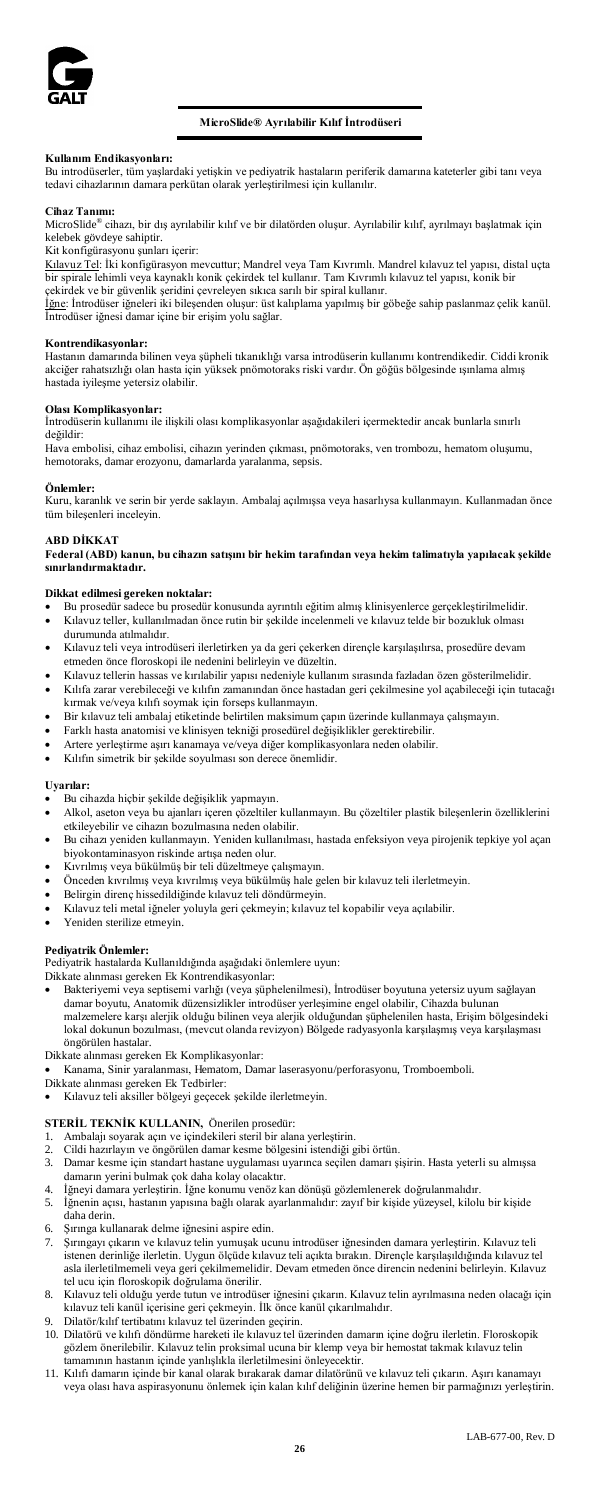

- 
- 

12. Kateteri veya cihara kılıfın içinden danarın içine doğru ilerletin.<br>12. Kateteri veya cihara kılıfından geçişini kolaylaştırmak için uygun bir steril kayganlaştırıcı ile cihazı<br>10. Steri olarak halinde yağlayın. Cihazı **Çekirdeği asla bükmeyin veya zorlamayın, aşırı kuvvet spirale girmesine ve damara zarar vermesine yol açabilir.**